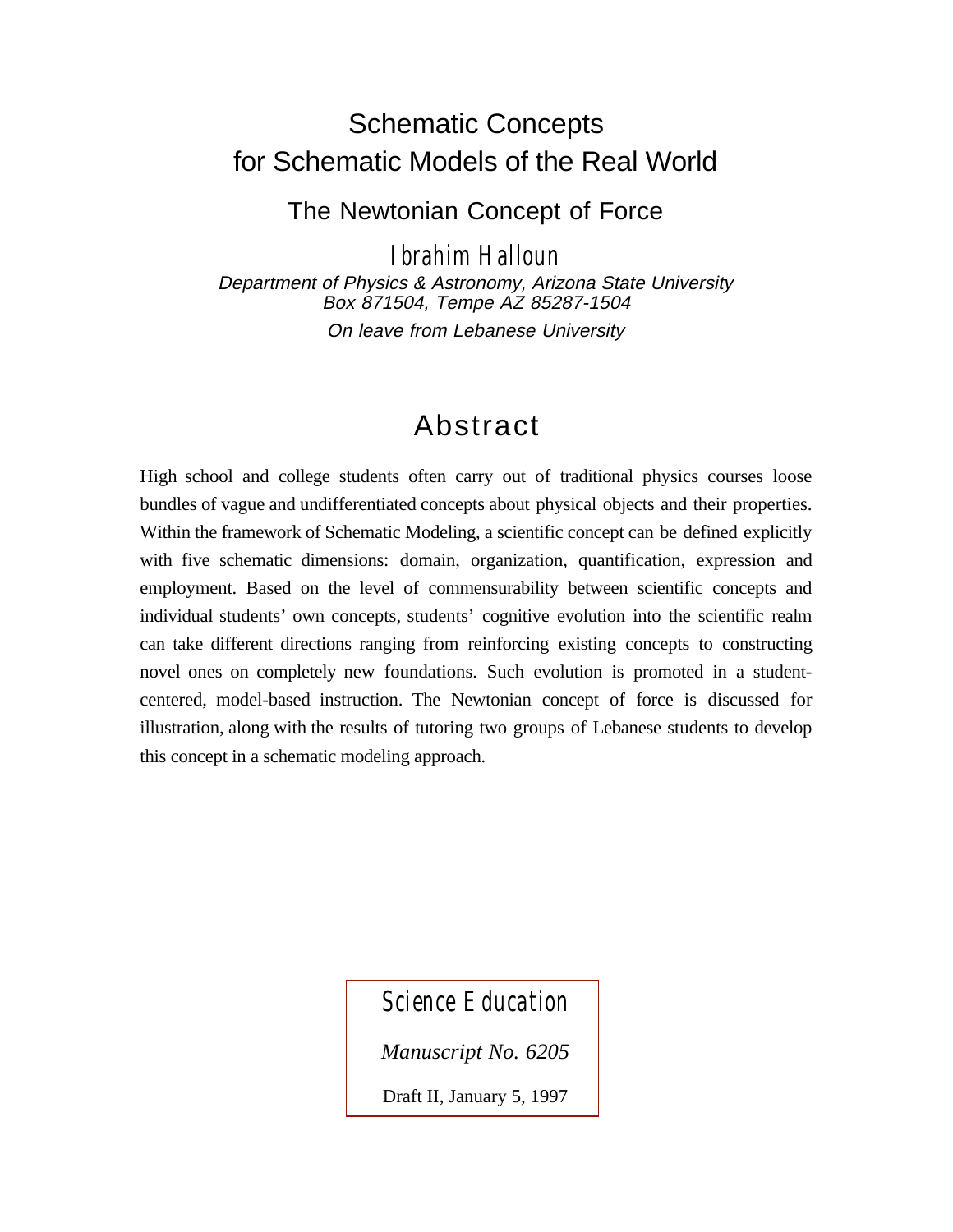Scientific literacy is nowadays a necessity for the general public; yet, a majority of students at all levels shy away from taking science courses, and those who do take science often pass their courses without meaningful understanding of the subject matter (Barrington  $\&$ Hendricks, 1988; Edmondson & Novak, 1993; Halloun & Hestenes, 1996; Meichtry, 1993; NCES, 1994; Songer & Linn, 1991). The state of physics education is especially alarming in this respect. Teachers at all levels still echo the same complaint that Swann expressed about half a century ago, that a physics student "passes his [or her] tests frequently alas, with very little comprehension of what he [or she] has been doing" (Swann, 1950). Calls for major reform in physics education are thus being raised increasingly, and model-based instruction is being advocated by many educators to this end.

High school and college students often come out of their physics courses the way they came in, unable to: (a) realize how a physics concept or principle relate to the real world, (b) differentiate among different concepts, (c) relate individual concepts to each other, (d) develop appropriate procedures for applying a concept or a principle to real world situations, and (e) express themselves correctly when trying to engage in scientific discourse (Cobern, 1993; Halloun, 1996a; Halloun & Hestenes, 1985a, 1996; Hammer, 1994; Mazur, 1996; McDermott, 1993; Reif & Allen, 1992; Reif & Larkin, 1991).

Teachers more than students should hold the blame for students' deficiencies. Teachers often have wrong expectations about their students especially when they teach by lecture and demonstration. In the traditional lecturing approach, physics courses are wrongly treated as *transferable commodities* that students can readily consume on their own. Moreover, concepts and principles of physics are often presented *episodically*. One concept or principle is presented after another without necessarily showing how they all relate to one another in coherent structures, and how they can be systematically used for describing, explaining, predicting, controlling, and/or designing real world systems and phenomena.

Alerted to the gravity of the situation, educators and concerned groups started recently to look for alternatives to the traditional, episodic lecturing approach, and stress the need to bridge the epistemology of science with cognition for meaningful science education reform (Duschl & Hamilton, 1990). A common call has been to *restructure* the materials presented in science courses in a manner that reflects the nature of scientific knowledge, and to *engage students actively* in learning processes that build on the students' initial knowledge state (AAAS, 1990 & 1993; NCEE, 1983; NRC, 1996; NSTA, 1993 & 1995).

Model-based instruction has been presented as a viable alternative to traditional instruction in this direction. Accordingly, scientific concepts and principles are developed and coherently related to one another within the context of conceptual models. Modeling advocates come from all scientific disciplines; from biological sciences (Hafner, 1992; Hafner & Stewart; 1995; Smith, 1992; Stewart & Hafner, 1991; Stewart, Hafner, Johnson, & Finkel, 1992), to physical sciences (Clement, 1989; Halloun & Hestenes, 1987; Hestenes, 1987, 1992 & 1995; Nersessian, 1995; Pollak, 1994; Raghavan & Glaser, 1995; Redish, 1994; Wells, Hestenes & Swackhamer, 1995; White, 1993; White & Frederiksen, 1990), as well as mathematics (AMATYC, 1995; Casti, 1989; Edwards & Hamson, 1989; Mac Lane, 1988; Steen, 1990; Swetz & Hartzler, 1991). Without necessarily agreeing on the details, many of those educators have shown that students reach significantly better understanding of their courses under model-based instruction than under traditional lecturing.

*Schematic Modeling* is a model-based, student-centered pedagogical framework. Models and modeling processes are at the heart of the epistemology of schematic modeling. In the classroom, students are constantly guided through reflective and interactive modeling activities whereby their initial knowledge is considered a cognitive stepping stone on their way to the scientific world. The epistemological tenets of this new pedagogical framework have been presented elsewhere, along with detailed characteristics of scientific models and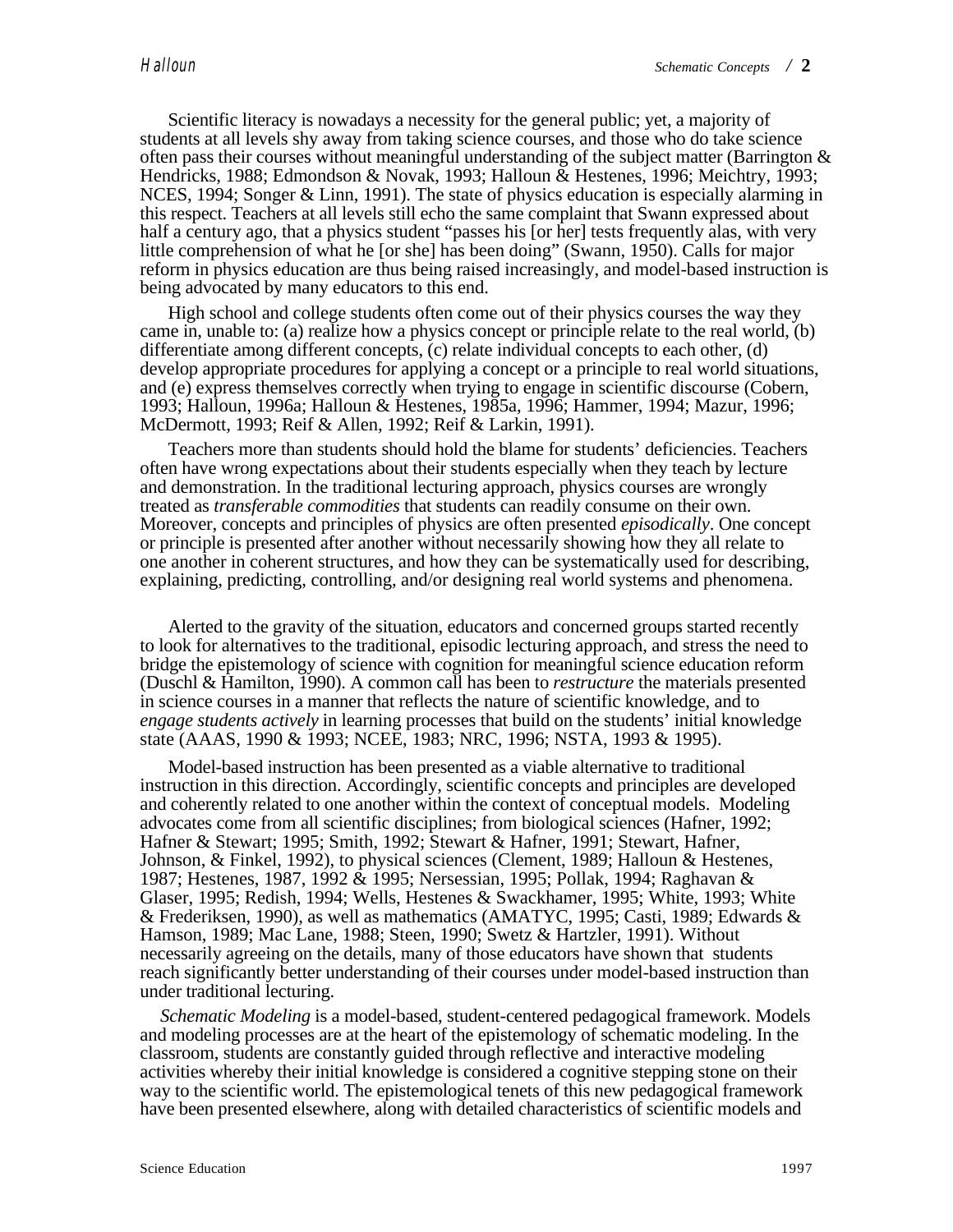modeling processes in science education (Halloun, 1996b).

In this paper, the epistemology of scientific *concepts* is presented from a schematic modeling perspective, and students' initial cognitive states are discussed based on the level of *commensurability* between the students' own concepts and their scientific counterparts. General instructional guidelines are also proposed to help students avoid the accumulation of fragmented concepts and evolve into the coherent and systematic world of science. The concept of force is used for illustration within the context of basic Newtonian models of mechanics. The educational potentials of guiding students to develop this concept in a schematic modeling approach are last discussed while overviewing results of tutorials conducted in Lebanon following this approach. But first, and in order to put things into perspective, let us briefly review the major tenets of schematic modeling and the main characteristics of schematic models and modeling.

# **Schematic Modeling: An Overview**

Various forms of model-based instruction have been reported in the literature. However, and as we have argued elsewhere, little effort has been devoted to the formulation of a comprehensive pedagogical framework for such type of instruction, and no consensus has yet emerged as to what models and modeling are all about (Halloun, 1996b). Such lack of consensus can actually be traced in some respects to modeling advocates within the philosophy of science and cognition communities whose works lend to *schematic modeling* its major tenets.

Before we review those tenets, let us first point out a major premise of our pedagogical framework. In formal education, as in any intellectual activity, we distinguish between two levels of thought inherent in the so-called schemata and constructs, two distinct terms that are often used loosely and interchangeably.

*Schemata* hereby refer to *mental* structures that are mapped directly onto the physical wirings of the brain. They are *tacit* and cannot be explored directly. Schemata are always *subjective*. They depend on the idiosyncrasies of a person, the unique nature of her/his neural networking and social experience.

*Constructs*, on the other hand, hereby refer to *conceptual* structures that one can communicate with others *explicitly* in one form or another (verbal, pictorial, mathematical, etc.). Although generated by individuals' schemata, constructs can be *objective*, especially when they reflect the shared meanings and common understandings of a professional community. The documented scientific knowledge consists of scientists' constructs (concepts, laws, models, theories) and not of their schemata.

So far, schemata have mostly been the object of study in *cognition* and *neuroscience*, and constructs, the object of study in *epistemology*. Schemata are more fundamental than constructs, for they are at the basis of the latter. However, because of their tacit nature, and until cognition and neuroscience can show us differently, schemata can only be explored indirectly through constructs. Consequently, the ultimate aim of science education to empower students with schemata that are compatible with scientists' schemata can only be achieved indirectly through the negotiation of constructs, and with the hope that a measurable *conceptual evolution* is actually the result of the desired *mental evolution*.

In this article, we thus take the position of comparing student and scientist schemata in terms of "compatibility", and their respective constructs in terms of "commensurability" in order to stress at least two major points. The first is that constructs but not schemata are directly "measurable". The second is that student constructs and their evolution cannot be evaluated in the abstract but by comparison to desired standards. These standards are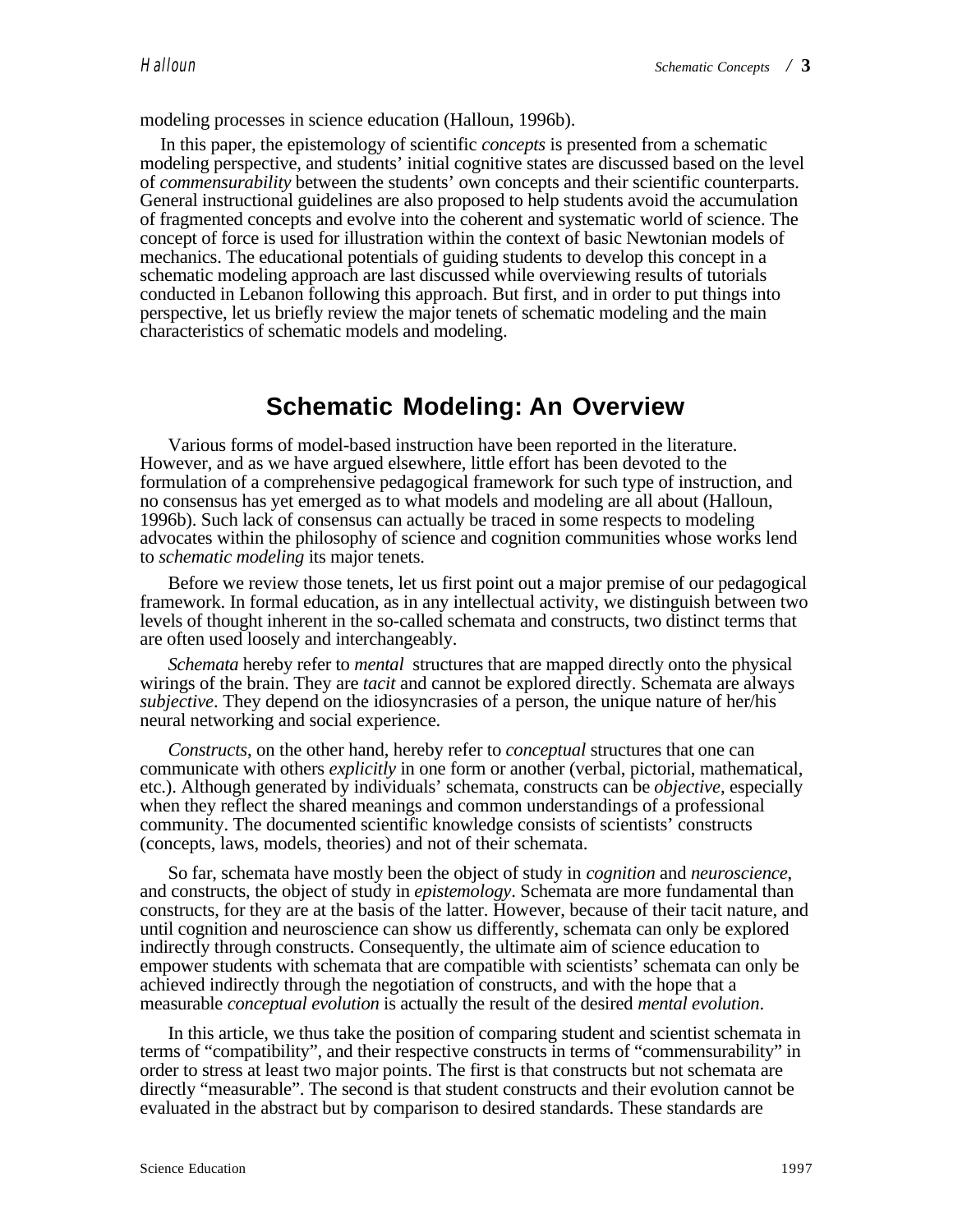schematic, scientific constructs.

The tenets of schematic modeling, the characteristics of scientific models and modeling processes have been presented in details elsewhere (Halloun, 1996b). An overview of these topics is presented here in order to allow the reader to follow our discussion of schematic concepts, the main theme of this article.

## **Major tenets**

The following are major tenets of *schematic modeling* (Halloun, 1996b):

- 1. "We build mental models that represent significant aspects of our physical and social world, and we manipulate elements of those models when we think, plan, and try to explain events of that world" (Bower & Morrow, 1990).
- 2. "Our view of the world is causally dependent both on the way the world is and on the way we are. There is an obvious but important corollary: all our knowledge of the world depends on our ability to construct models of it" (Johnson-Laird, 1983).
- 3. One's conceptual evolution (and hopefully mental evolution) can be efficiently and meaningfully achieved in a *middle-out approach* at the core of which are conceptual models. From conceptual models, one can go up the epistemological ladder to build a general theoretical framework, or down to develop individual concepts.
- 4. *Scientific* models are the objective and coherent conceptual models par excellence (Bronowsky, 1953; Casti, 1989; Giere, 1988, 1992; Hesse, 1970; Hestenes, 1995; Leatherdale, 1974; Nersessian, 1995; Redish, 1994).

Scientific models are *schematic* in the sense that, like other scientific constructs, they are: (a) *reduced* to a limited number of *primary* features, i.e. features that are relevant to the object of study and that are almost independent of the idiosyncrasies of individual scientists, and (b) developed and applied following *generic* modeling *schemes,* i.e., systematic plans of interaction with the real world that enable one to construct and employ not only some models of interest but all sorts of new constructs.

- 5. A *few basic* conceptual models are at the foundations of every scientific theory. A mastery of these models is indispensable for meaningful understanding of individual concepts and principles in the theory, and thus for evolving into the scientific world (Giere, 1994; Wells et al., 1995).
- 6. A student's evolution into the scientific world requires the adoption of a scientific epistemology that is often different in many respects from the student's own epistemology (Gentner & Stevens, 1983; Hestenes, 1992; Mortimer, 1995; Nersessian, 1995)*.*

This evolution cannot take place unless students are motivated to evaluate their own constructs while they are engaged interactively in modeling physical world systems and phenomena (Hake, 1992 & 1996; Halloun & Hestenes, 1987; Heller, Keith & Anderson, 1992; Wells et al., 1995).

Two major implications for science education that are the object of this paper follow from the tenets above:

- 1. Science teachers should account explicitly for students' initial knowledge state, and refrain themselves from the mere transfer of scientific information. They should guide their students to resolve any incommensurability between their own constructs and their scientific counterparts.
- 2. Scientific concepts should be developed systematically, and not episodically, within the context of schematic, basic models.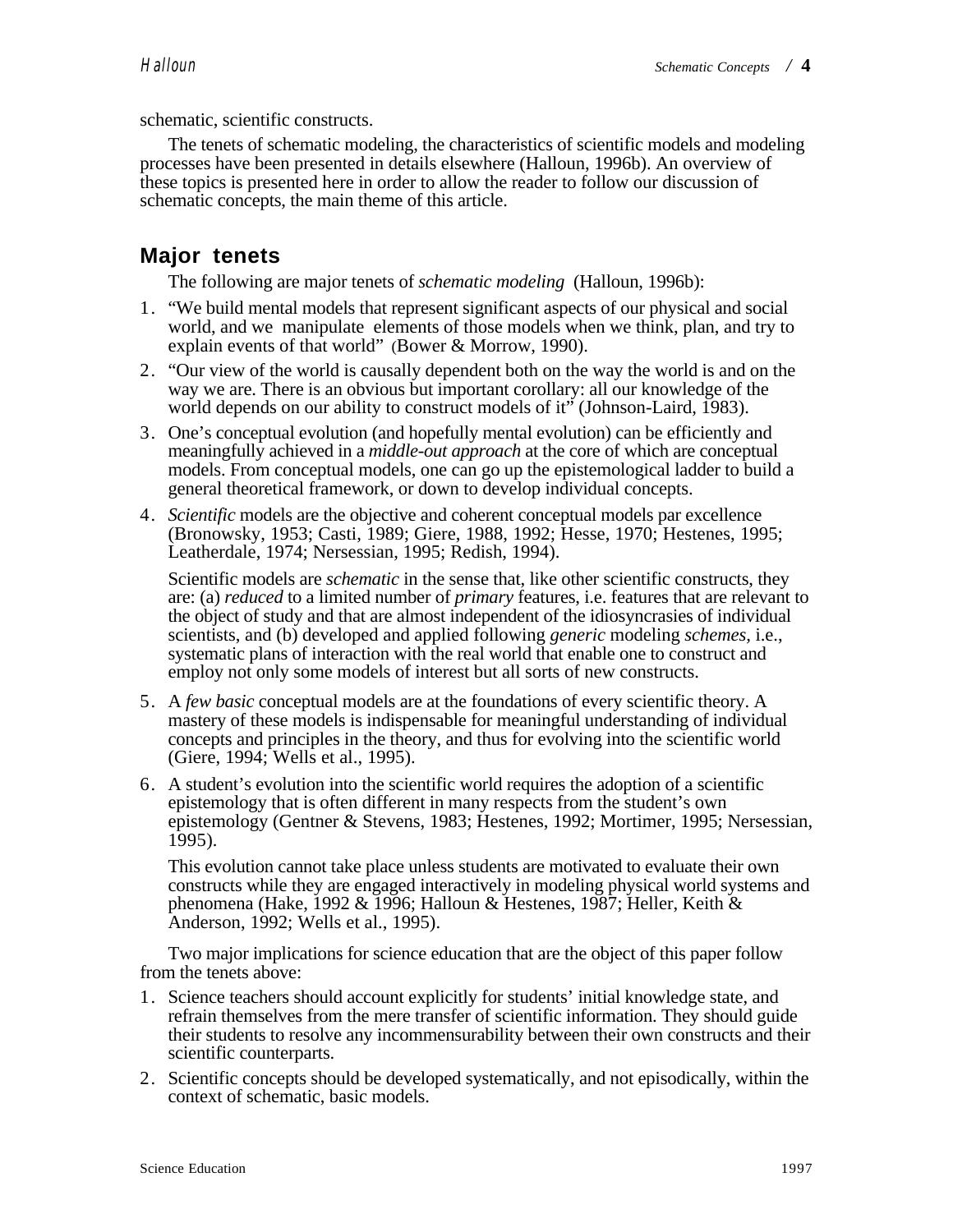## **Schematic models**

Whatever pedagogical philosophy an educator subscribes to, the target knowledge that students should develop needs to be specified ahead of time. Otherwise, students would be left to wander in futile activities. The transmission of scientific knowledge as inscribed episodically in science textbooks has been the main goal of traditional science instruction. In contrast, within the framework of schematic modeling students are guided to develop generic scientific reasoning skills and a coherent view *of and about* scientific knowledge. Such coherence is promoted in a middle-out approach at the core of which are scientific models. From models, students are guided up the epistemological ladder to build scientific theory, and down to develop individual concepts.

Models are considered as unifying themes in recently published science education standards (AAAS, 1990, 1993; NRC, 1996). Concepts are to conceptual models as a quark or an electron are to an atom. No atom can exist without these elementary particles. However, comprehensive and meaningful understanding of these particles can only be gained within the context of atomic structure and phenomena. Similarly, and according to schematic modeling, meaningful understanding of individual scientific concepts is best achieved within the context of schematic, and especially basic, models.

According to schematic modeling, a comprehensive presentation of a scientific model (hereafter referred to as "model") can be brought about in four dimensions: domain, composition, structure, and organization. Composition and structure "define" a model. Domain and structure situate it in the theory to which it belongs. The four dimensions are briefly presented below and illustrated in Figure 1 to set the stage for schematic concepts, the main topic of this article. Details can be found elsewhere (Halloun, 1996b).

> ––––––––––––––––––––––––––––– Insert Figure 1 about here –––––––––––––––––––––––––––––

The *domain* of a model consists of physical systems and phenomena that can be described and/or explained, in some respects, and to a certain degree, using the model*.*

The *composition* of a model consists of conceptual objects and agents, and respective properties or descriptors.

The *structure* of a model consists of *relationships* among the descriptors of different entities. Depending on the type of structure included in the model, a model can be descriptive and/or explanatory. Kinematical models of Newtonian mechanics are descriptive, dynamical models are explanatory.

The *organization* of a model refers to its relationship to other models in a given scientific theory. Every theory provides appropriate *classification schemes* for grouping various models into *families* of models, the most fundamental of which are the families of basic models.

A *basic model* is one with simple composition (often consisting of one object) and simple structure (often limited to describing and/or explaining one elementary phenomenon). Figure 2 shows two families of basic models in classical mechanics: the family of basic *particle models,* and the family of basic *rigid body models.*

–––––––––––––––––––––––––––––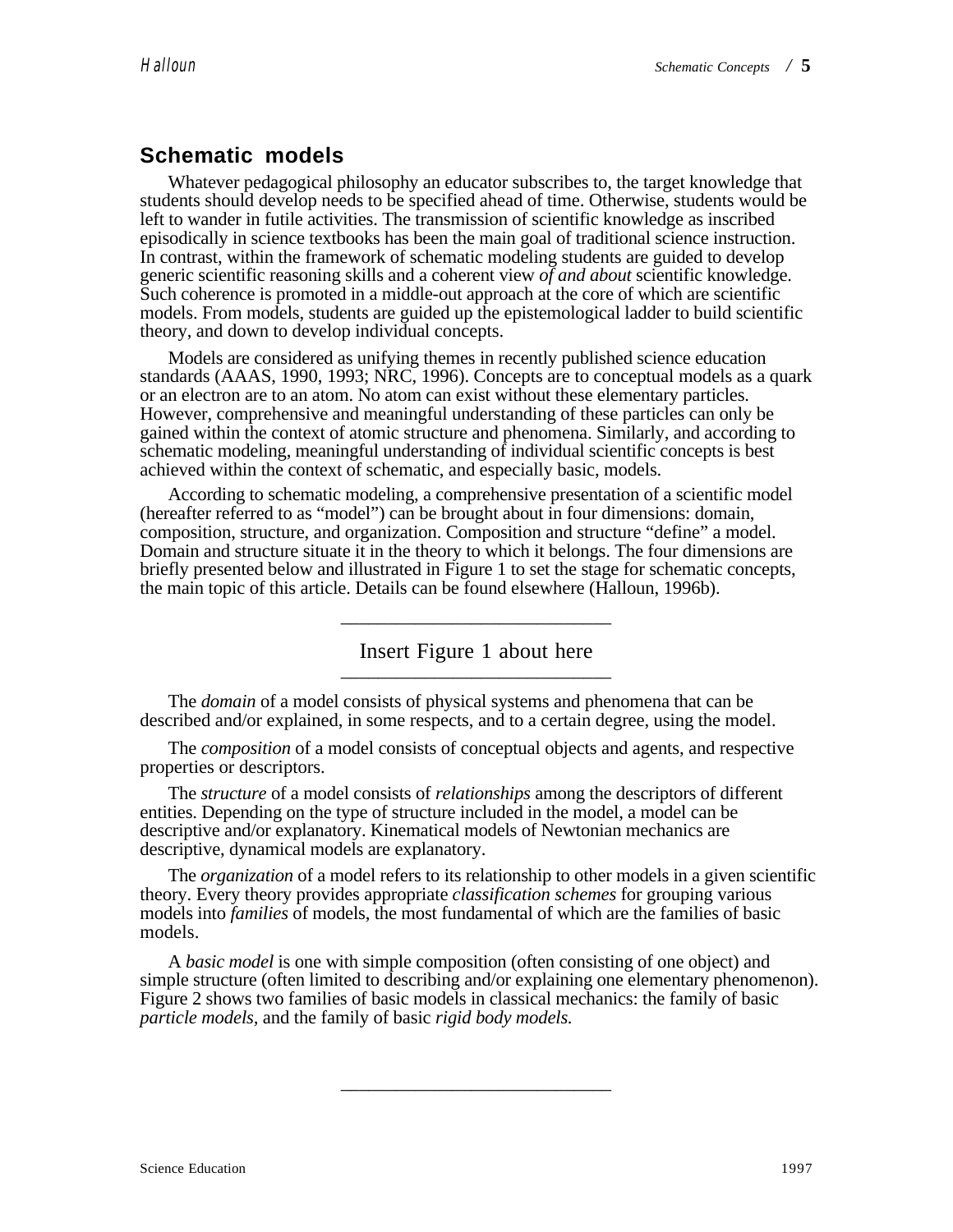## Insert Figure 2 about here –––––––––––––––––––––––––––––

The four schematic dimensions presented above constitute for a model what is often referred to in the literature as *declarative knowledge*. These dimensions are complemented by some *procedural knowledge*. Procedural knowledge consists of the rules that guide the modeling processes outlined next, and associated with it is a repertoire of familiar situations in which a person had the chance to successfully apply the model. Reif (1987) calls this sort of repertoire "compiled knowledge", and recommends to resort to it mostly "when one encounters a familiar situation". However, we hold that one can also resort to compiled knowledge in unfamiliar situations, especially when they can be dealt with using *bridging analogies* in a manner described by Clement (1993).

## **Modeling**

Modeling a physical situation is a systematic process that follows a five-stage scheme outlined below. Details about this modeling scheme can be found elsewhere (Halloun, 1995, 1996):

- *1 . Model selection.* Individual systems are first conveniently defined in the situation. Then an appropriate model is built to represent each system within the framework of an appropriate scientific theory. The model can be entirely new or chosen from the person's repertoire of models.
- *2 . Model construction.* The composition and structure of each model are specified and expressed mathematically in the form of a preliminary mathematical model.
- *3 . Model validation.* Each model is assessed to determine whether it fulfills as constructed some specific needs in the situation, or needs to be refined or even replaced to this end.
- *4 . Model analysis.* Once a model is validated, analysis can proceed to fulfill the purpose for which it is being constructed. In solving textbook problems, model analysis consists primarily of processing a mathematical model, getting answers to the questions asked in the problems, and interpreting and justifying the answers.
- *5 . Model deployment.* Once a model is validated and analyzed in a particular situation, one needs to extrapolate the new experience. Such extrapolation includes *fine-tuning* any of the schematic dimensions of the model and involved concepts, setting conditions for *transferring* the model to new situations (i.e., expanding the compiled knowledge), and integrating the refined model in one's own knowledge base.

# **Schematic Concepts**

Now that we have reviewed relevant underpinnings of schematic modeling, let us turn to individual concepts and discuss respective epistemological and cognitive issues within the context of the newly proposed framework. First, the epistemological issues.

Three types of concepts can be distinguished in the epistemology of science, and especially physics: object concepts, property concepts, and operational concepts. *Object concepts* like the concept of particle in mechanics refer to physical objects in the real world. *Property concepts* like the concepts of speed or force refer to physical properties that are particular to a given physical object (speed) or that characterize its interaction with other physical objects (force). *Operational concepts* like vector addition are logico-mathematical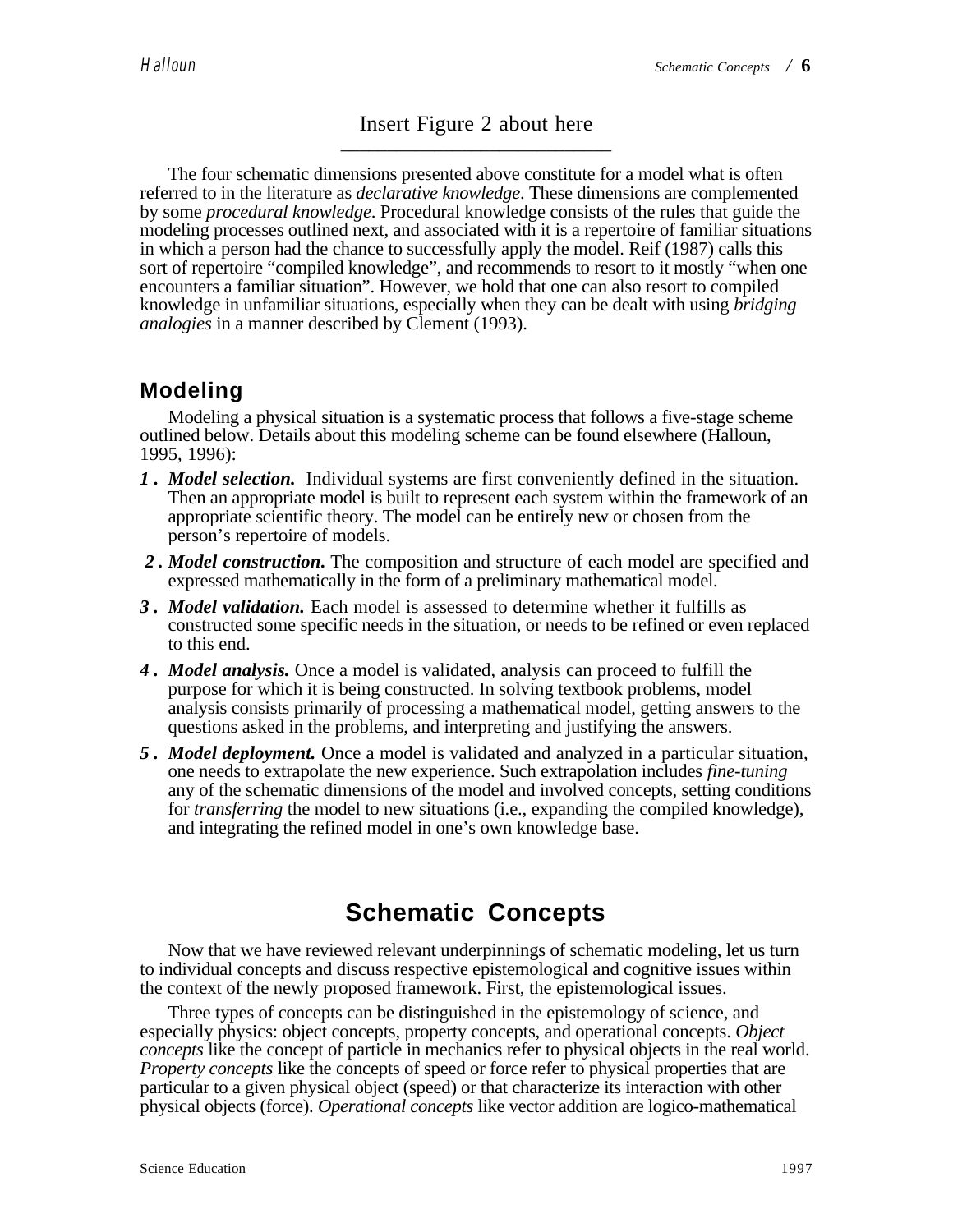concepts that are used to process object and property concepts. In this article we concentrate on property concepts referred to hereafter simply as "concepts" or *descriptors*.

Two types of descriptors can be distinguished: object or individual descriptors and interaction descriptors (Reif & Heller, 1982). An *object descriptor* refers to a characteristic feature of a given physical object. This feature can be *intrinsic* (e.g., mass), or *statedependent* (e.g., speed). An *interaction descriptor* (e.g., force) refers to a feature characterizing the interaction between at least two physical objects. In the following we concentrate on interaction descriptors, and mainly the concept of force in Newtonian theory. The concept of force is chosen because it is the most fundamental interaction concept in introductory physics courses, and about the most difficult for students to understand (Halloun & Hestenes, 1985a; Hestenes, Wells & Swackhamer, 1992).

## **Schematic concepts: an epistemological perspective**

In traditional physics textbooks, different concepts are presented episodically, often in different and unsystematic ways, making it difficult for students to realize what is it that they need to learn about any given concept. Some physics educators have recently attempted to remedy this deficit by proposing explicit epistemological frameworks for systematic and coherent presentation of *scientific* concepts. Among those educators are Reif and his colleagues who argue that "good scientific concept interpretation requires that the name of the concept be accompanied by several main types of interpretation knowledge, each with associated ancillary knowledge" (Reif & Allen, 1992). Other educators have instead concentrated on developing frameworks for characterizing *students'* knowledge. Among the latter are Minstrell and diSessa who suggest that students' mental evolution is determined by the evolution of some elementary cognitive units that control behavior. Minstrell (1991) calls these units "facets", and defines a facet as a "convenient unit of thought, a piece of knowledge or a strategy seemingly used by the student in addressing a particular situation". DiSessa (1993), on the other hand, calls these units *phenomenological primitives*, or p-prims, and defines them as "primitive elements of cognitive mechanism...that act largely by being recognized in a physical system or in the system's behavior or hypothesized behavior...They are ready schemata in terms of which one sees and explains the world". The works in both camps are insightful and deserve the careful attention of science educators.

In this section, we propose a comprehensive way for defining scientific descriptors, and illustrate with the Newtonian concept of force. In the next section, we establish different levels of commensurability between student and scientist concepts, based on which we propose general instructional guidelines.

According to the third and fifth tenets of schematic modeling presented above, a concept can be meaningfully and efficiently constructed within the framework of *basic models*. In the Newtonian world, this implies that an interaction concept like the concept of force needs to be constructed within the framework of particle models (Figure 2).

Following the fourth tenet and the schematic dimensions of a model, we propose that a scientific concept be defined comprehensively in five schematic dimensions discussed below: domain, organization, quantification, expression, and employment.

The proposed schematic dimensions are meant to serve as a comprehensive template for planning and evaluating instruction, and putting more structure and coherence in the presentation of various concepts. Information contained in the five dimensions needs to be presented entirely to the students, but not necessarily broken along the lines of those dimensions. In fact, the dimensions should not even be presented as such to students, at least not freshmen. As instruction progresses, teachers may encourage students to develop some kind of a prescription consisting of a list of questions that one needs to answer in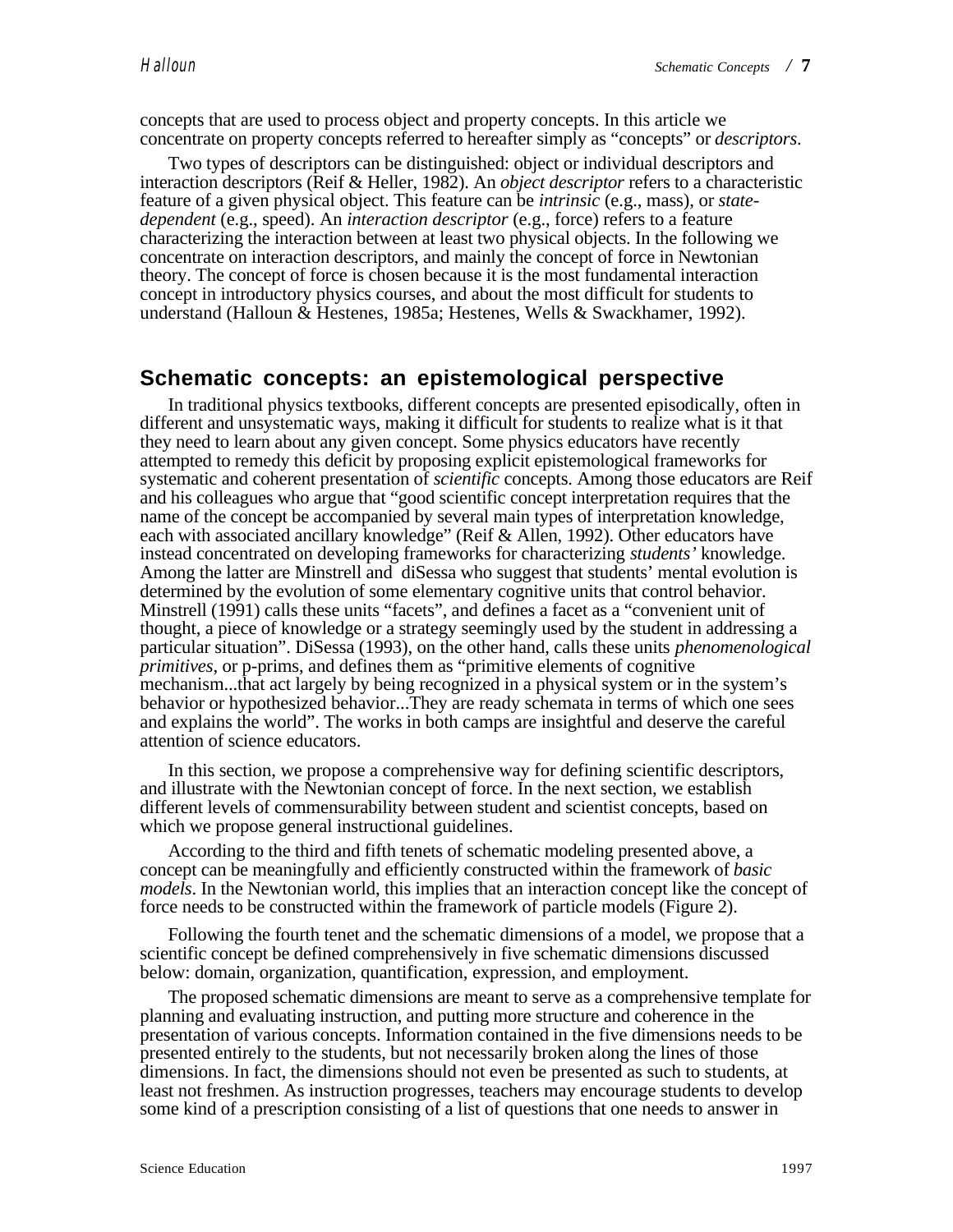order to develop a schematic concept comprehensively.

#### **Domain**

Research in physics education has shown that students' constructs about the physical world are often incommensurable with scientific constructs in many respects. One critical deficit reported in students' knowledge is in the mapping between their concepts and the physical world. Student concepts are often situation-specific and concentrate on irrelevant features of physical objects. Students often use the wrong descriptor to refer to a given physical property or use different descriptors interchangeably (Chi, Feltovich & Glaser, 1981; Halloun & Hestenes, 1985-a & b, 1996; Hammer, 1994; Novak, 1987, 1994; Reif, 1987; Reif & Allen, 1992). These problems can be attributed to the failure of traditional instruction to help students explicitly delimit the domain of applicability of individual constructs.

The domain of a scientific descriptor consists of a set of *referents* (physical entities of the real world) which share a specific feature that is represented in some respects and to a certain degree by the descriptor in question. The conditions and limitations of applicability of the descriptor to its referents can be formulated in a set of *correspondence rules*.

The concept of *force* characterizes the *interaction* between two distinct physical entities referred to as *object* and *agent* in models of Newtonian mechanics. Two types of interaction are commonly distinguished in introductory classical mechanics courses: (a) long-range interaction or interaction at a distance, and (b) contact interaction. Figure 3 shows some common agents and respective forces, along with vectorial depictions (discussed below) of such forces when exerted on particle-like objects. Figure 4 shows some correspondence rules associated with the Newtonian concept of force.

> –––––––––––––––––––––––––––––––––– Insert Figures 3 and 4 about here ––––––––––––––––––––––––––––––––––

### **Organization**

Due to the episodic nature of traditional physics instruction, student concepts are weakly structured and fragmented (Halloun & Hestenes, 1985-a & b, 1996; Hammer, 1994; McDermott, 1993; Novak, 1987, 1994; Reif, 1987; Reif & Allen, 1992). This deficit can be remedied by making explicit the role of a given concept in the construction of basic models.

An isolated concept is practically meaningless and useless. A concept is always related to other concepts in scientific theory through axioms, definitions and/or laws, the network of which make up the organization of the concept. The *structure* of basic models provide the essential context for laying out such organization (Figure 1).

Depending on their complexity, two types of property concepts can be distinguished: prime and derived. *Prime* concepts are those that cannot be derived from other concepts. *Derived* concepts are those that are commonly "defined" *explicitly* in terms of prime concepts and/or other derived concepts. The concept of force is a prime concept, whereas the concept of work is a derived concept.

A prime concept is commonly "defined" *axiomatically,* i.e., implicitly through a given set of axioms or laws. Such is the case with the Newtonian concept of force which is commonly defined axiomatically through the entire set of Newton's laws of dynamics. For this reason, these laws are sometimes referred to as axioms of force.

Newton's 2nd law is sometimes wrongly presented as *the definition* of the concept of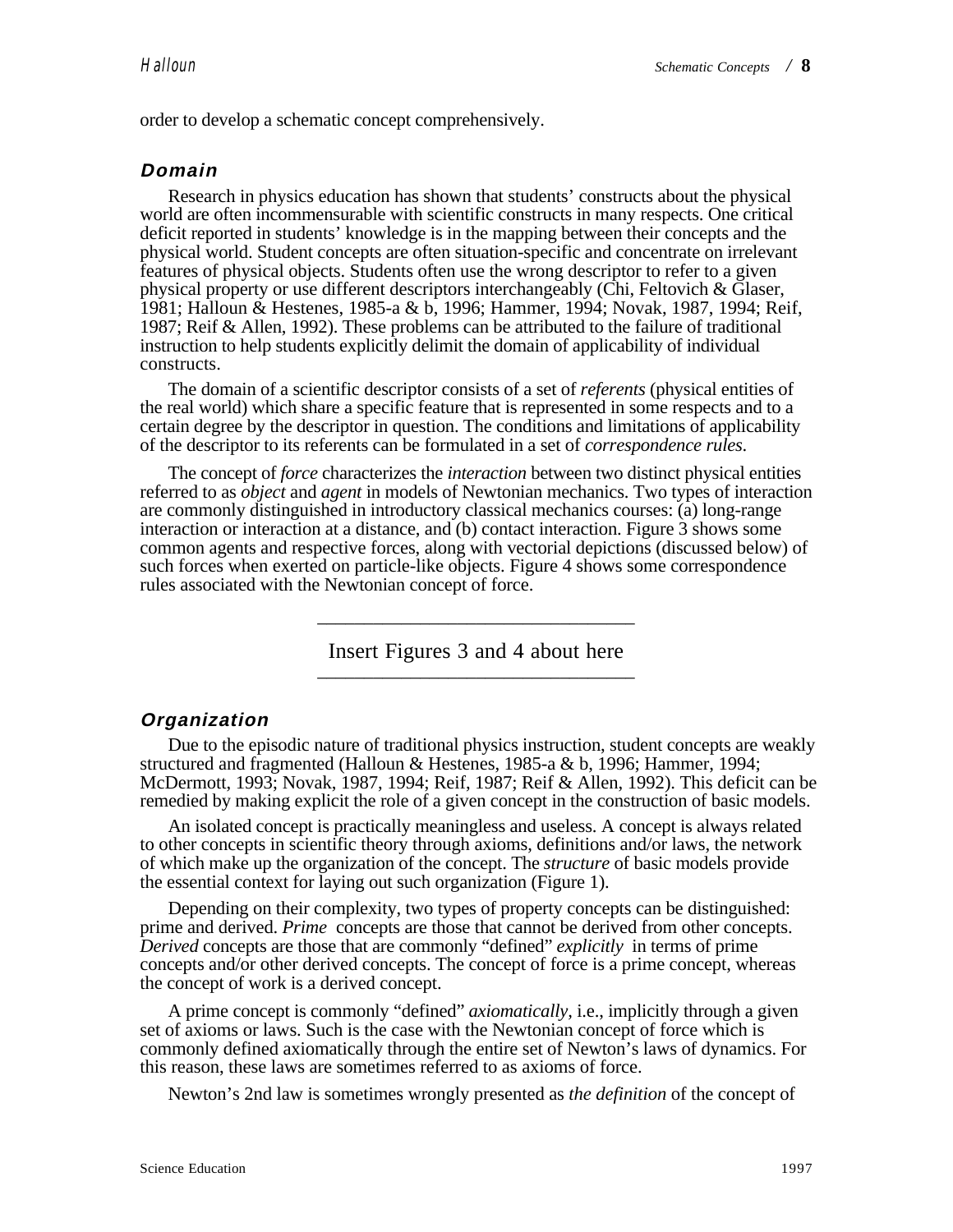force. This law is just that: a law, not a definition. A "definition", in the traditional sense, relates concepts of the same nature, kinematical *or* dynamical in Newtonian theory (e.g., the definition of velocity in terms of position, or of work in terms of force). Newton's second law is a *causal law* that *explains* the change of state of an object (as defined by its momentum or velocity).

Along with Newton's laws of dynamics, *interaction laws*, such as Newton's law of universal gravitation, Coulomb's law of electrostatic interaction or Hooke's law, set out the organization of the force concept within the framework of Newtonian models of mechanics, and especially the families of basic models (Figures 1 and 2).

### **Quantification**

Physics students are often unable to measure a given descriptor appropriately. Their problems include: (a) mixing between scalar and vectorial quantities such as speed and velocity, (b) failure to assign the right unit to a descriptor or to convert between different unit systems, (c) inability to make appropriate estimations or to realize when the numerical value of a descriptor is out of its allowed range, (d) conducting inappropriate mathematical operations such as adding forces applied on two different objects in applying Newton's second law (Arons, 1984, 1993; Gunstone, 1991; Reif & Larkin, 1991; Van Heuvelen, 1991; Viennot, 1985). These problems could have been avoided had traditional physics instruction made it explicit to students how they should go about quantifying physical descriptors.

A descriptor cannot belong to physics unless it is quantifiable. Quantification of physics descriptors is necessary to better understand them and to ensure their objectivity. A century ago, Lord Kelvin (1891) argued:

"when you can measure what you are speaking about, and express it in *numbers*, you know something about it, but when you cannot measure it, when you cannot express it in numbers, your knowledge is of a meager and unsatisfactory kind: it may be the beginning of knowledge, but you have scarcely, in your thought, advanced to the stage of science".

Quantification of a concept is done according to laws and following rules that are set by the theory to which the concept belongs. *Quantification laws* set the quantitative nature of a concept, the operations that can be undertaken with it, and the assumptions underlying its measurement. *Quantification rules* specify how to practically measure the concept and determine the respective limits of approximation and precision. Figure 5 shows some quantification laws and rules corresponding to the concept of force within the framework of Newtonian theory.

> –––––––––––––––––––––––––––– Insert Figure 5 about here ––––––––––––––––––––––––––––

### **Expression**

Objectivity of scientific concepts extends to the way they are communicated among scientists. Physicists express each concept of physics in specific ways that distinguish it from other concepts. The words "force", "acceleration", and "energy", for example, are for physicists the names of different descriptors that refer to different physical properties in the real world. However, students often use anyone of the three words to refer interchangeably to either concept, or mix them up in a way that reflects an actual indiscrimination among the various concepts.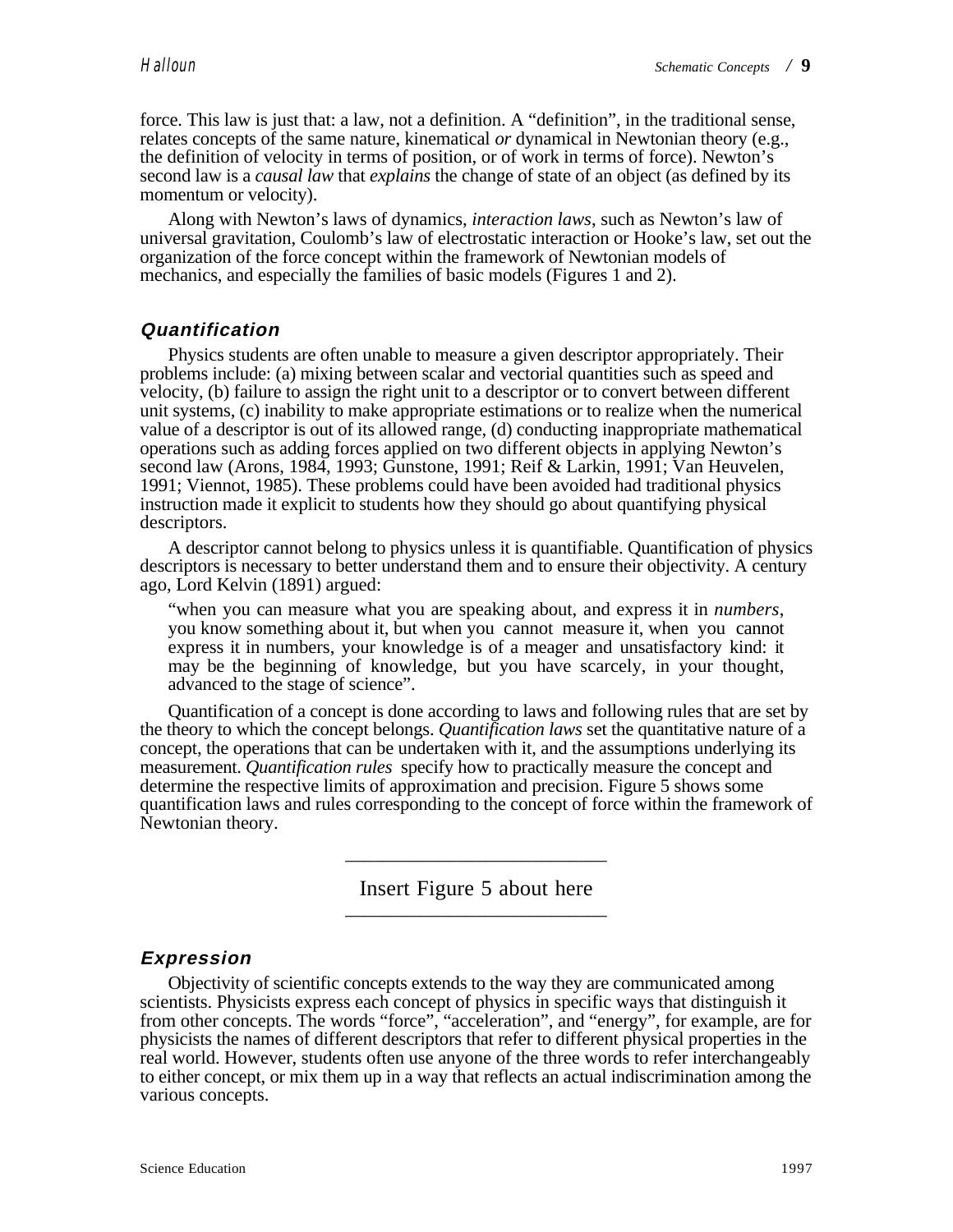Expression *means* or forms of a given concept of physics include its identification, symbols, labels, pictorial depictions, and mathematical representations, along with the corresponding *semantics* for interpreting the various forms of expression. Figure 6 shows expression means and semantics for the Newtonian concept of force.

## –––––––––––––––––––––––––––– Insert Figure 6 about here ––––––––––––––––––––––––––––

### **Employment**

Students often memorize information about physics descriptors by rote, including the ways a concept is used in exemplary situations. These ways are regarded as situationspecific recipes that can be recalled and reproduced automatically when confronted later with the same or identical situations (Arons, 1984; Chi et al., 1981; Halloun & Hestenes, 1996; Larkin, McDermott, Simon & Simon, 1980; Reif, 1987; Reif & Larkin, 1991; Strnad, 1986; Van Heuvelen, 1991).

A scientific concept can be used to characterize its referents, as well as to develop new constructs. New constructs extend from derived concepts to conceptual models. The employment of any concept is guided by appropriate rules that stem from the above four schematic dimensions and that are set by the theory to which it belongs.

The most critical part of employing a concept is to decide whether or not it is suitable for an appropriate situation. This choice is guided by the correspondence rules of various concepts, and facilitated by the repertoire of familiar situations in which a person has successfully employed each concept (compiled knowledge). Once a concept is determined suitable, one basically needs only to *reproduce* part of, or the entire schematic dimensions of this concept, provided that one has already learned such dimensions. Such reproduction is often done within the context of a model.

The employment of the concept of force is governed by the previous four schematic dimensions as outlined in Figures 3 through 6, and the models in which it is being used. In the case of classical mechanics, Figure 3 provides some guidelines for identifying agents interacting with a specific object and depicting the corresponding forces. Figure 7 shows some other guidelines that need to be followed when employing the Newtonian concept of force with basic particle models (Figure 2).

> –––––––––––––––––––––––––––– Insert Figure 7 about here ––––––––––––––––––––––––––––

## **Student and scientist concepts: a cognitive perspective**

The epistemology of schematic modeling is complemented by cognitive guidelines for instruction in an attempt to make it a comprehensive pedagogical framework. These guidelines stem from current developments in science education without necessarily subscribing to any of the predominant schools.

A middle-out approach of mental evolution is promoted in a model-based, studentcentered instruction. According to tenets 1, 2, and 6 of schematic modeling, meaningful understanding of science can be reached only when students are afforded to reflect back on their own schemata and make them more compatible with scientific schemata. However, and as discussed earlier, this mental evolution can be facilitated only indirectly through the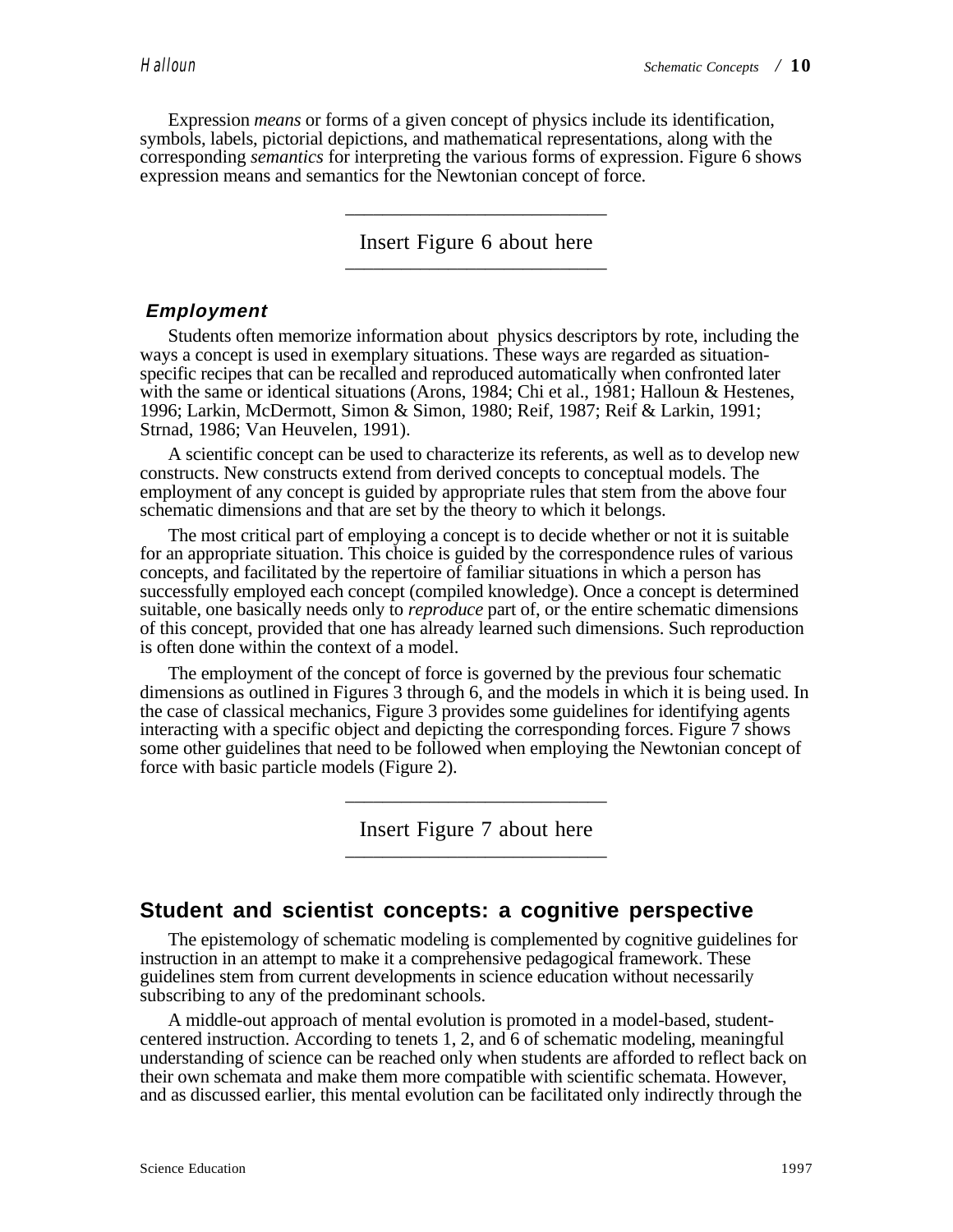negotiation of constructs such as concepts and models.

For the negotiation of constructs to be conducted meaningfully and successfully, science instructors need to be versed in the epistemological foundations of scientific theory and cognitive foundations of the learning process. Instructors need to be especially aware of the initial knowledge state of their students, and of the processes that can facilitate the students' evolution into the scientific realm. Components of student initial state that are especially relevant include students' constructs about the subject matter, as well as their learning styles and general views about knowing and learning science.

We have presented elsewhere detailed descriptions of student initial knowledge state about the concept of force (Halloun, 1986; Halloun & Hestenes, 1985-a & b; Hestenes et al., 1992), as well as of their learning styles and views about science (Halloun, 1996a; Halloun & Hestenes, 1996). In the following, and using the concept of force for illustration, we concentrate on the various cognitive states that arise from the nature of student constructs about the subject matter, and the way instructors could deal with these states. Other cognitive issues related to student learning styles and views about science are beyond the scope of this paper.

#### **Conceptual commensurability and instruction**

Based on the degree of commensurability with scientific constructs, student initial constructs can be of three types. Some initial constructs may be *commensurable* with the desired scientific constructs. Others may be *incommensurable* in various respects not only with scientific constructs but also with one another. Finally, some of the desired constructs may have no counterparts in a student's knowledge base, and thus are *novel* to the student in the strict sense of the word. As outlined in Figure 8, the three types of constructs need to be treated differently in science instruction.

> –––––––––––––––––––––––––––– Insert Figure 8 about here ––––––––––––––––––––––––––––

Figure 8 outlines a *dialectical* approach of instruction whereby individual students are guided to first become aware of the state of their own knowledge and then evolve through the evaluation of their constructs and the negotiation of their meanings and validity with external evidence and with their peers. As indicated in this figure, when the desired scientific construct does not have a counterpart in the student knowledge base (a situation that does not arise in the case of force), the teacher needs to do a lot of scaffolding by presenting many physical situations from which a common pattern can be inferred, resulting in the construction of the new construct. Subsequently, the student needs to reinforce the newly built construct in a manner described below.

Predominant schools that have had their merits in science education, like *conceptual change* and *constructivism*, have sometimes led educators to believe that novel constructs can be treated at the same cognitive footing as constructs that have some counterparts in student knowledge base. Dreyfus, Jungwirth and Eliovitch (1990) have demonstrated how far from the truth this is. The authors have shown for instance that when "input knowledge...has no counterpart in the experience of the student", guiding students through a process of conceptual change can be a futile endeavor, even when students get first dissatisfied with existing conceptions, and the new conceptions are intelligible, plausible and fruitful, as recommended by Posner, Strike, Hewson and Gertzog (1982).

When a student has a construct that is commensurable with the targeted scientific construct, the student needs to be guided to *reinforce* and *expand* the existing construct (Figure 8). For example, in the case of the concept of force, a student may already know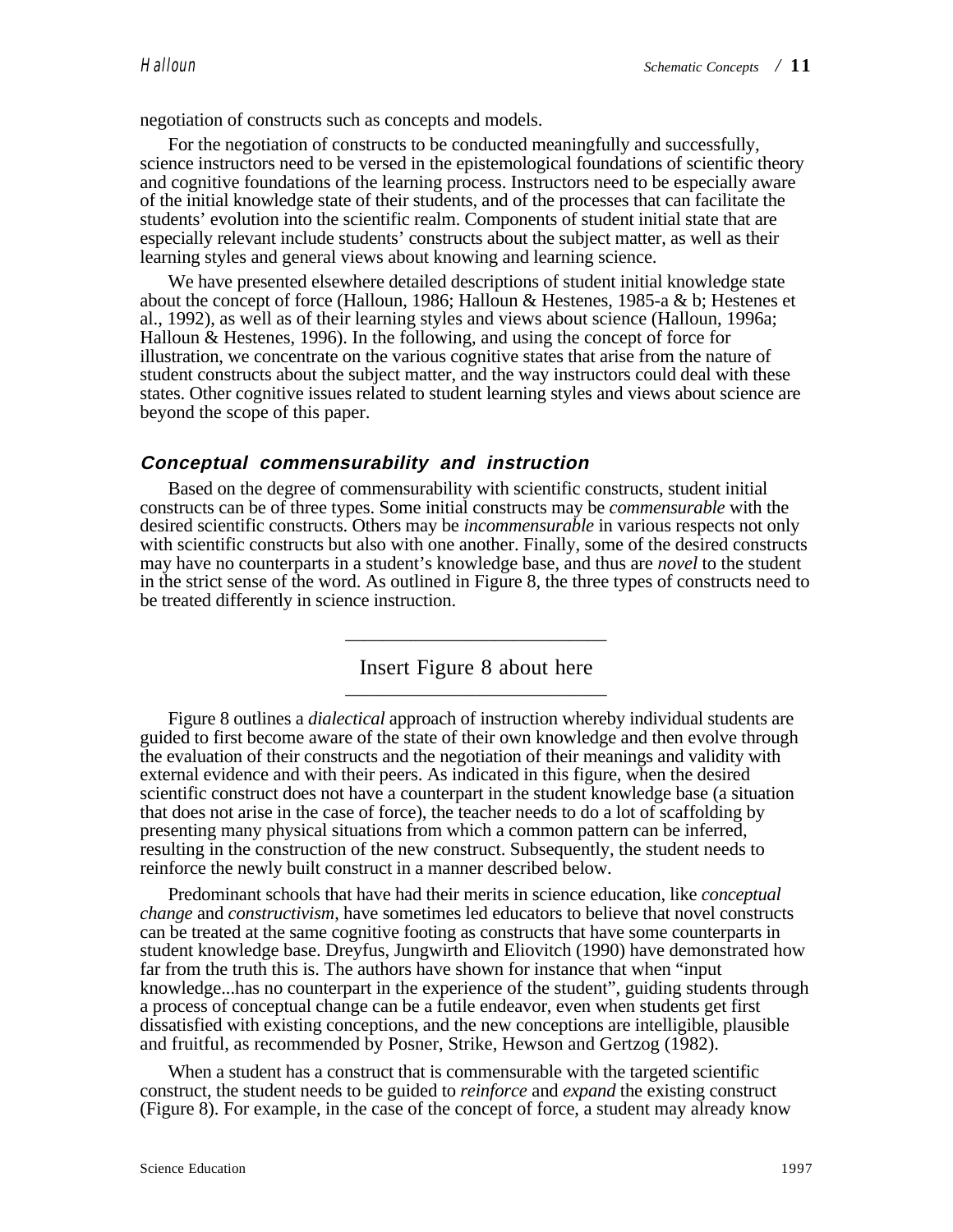what this descriptor refers to, but his/her force catalog may not be as comprehensive as the one shown in Figure 3. This student needs then to be engaged in activities that would help him/her extend his/her force catalog and the associated compiled knowledge. These activities may be of the type recommended above for novel constructs. But then reinforcement should follow with situations that are contextually rich and that allow the student to delineate salient from trivial features of every new agent. The compiled knowledge should include not only situations where the concept of force applies within the framework of Newtonian theory, but also situations where it does not apply (e.g., noninertial reference frames). The student can then clearly delimit the domain of the concept and integrate it coherently in basic Newtonian models.

In the case of incommensurability between a student construct and the desired scientific one, two situations may arise that need to be treated differently. In one instance, the student construct may have some flaws without being entirely wrong. We then say that the student construct is underlined at the mental level by a *paraconception.* This is for instance the case when a student believes, based on everyday observations of objects falling in air, that objects of the same mass and different shapes are subject to gravitational interactions of different magnitudes. The student needs then to realize that, say, a flat sheet of paper falls "slower" than an identical sheet crumpled into a ball not because of different gravitational pulls but because of different drag forces exerted by the air. Hashweh (1986), and Smith, diSessa and Roschelle (1993) describe processes that we believe are appropriate to resolve the incommensurability in such instances (and only in such instances as we shall argue below). Students need to be engaged here not in a process of *conceptual change* to replace their constructs, but in a process of *refinement*. As Smith et al. (1993) argue, students need to be "encouraged to consider the limits of their conceptions" without denying the validity of these conceptions, and to get engaged in activities that allow them to use what they "already know in more general and powerful ways" and learn "where and why pieces of knowledge that are conceptually correct may only work in more restricted contexts".

In some instances, the student construct may actually be entirely *wrong* from a scientific perspective. We then say that the student construct is mentally underlined by a *misconception* (notwithstanding the objections that some may have to this term), and a true *conceptual change* is then needed for the student to evolve into the scientific realm. This is the case when a student believes for example that terrestrial objects fall only because air pushes them down (Halloun & Hestenes, 1985a). Students holding this belief are *wrong* in at least two counts. First, they actually do attribute the gravitational pull to the air and not the earth (wrong agent). Second, they consider air to be conducive of motion instead of resistive (wrong direction of air drag). Unlike students with paraconceptions, students encumbered with misconceptions need to *replace* their constructs with scientific ones. Such a replacement can take place in processes similar to the ones described by Minstrell (1989, 1991) or Dykstra, Boyle and Monarch (1992).

In both instances of incommensurability, the situations that the student needs to explore should allow a check for internal coherence with other constructs the student possess, as well as for predictive validity against physical phenomena. Minstrell (1982, 1989) report on typical student-teacher discourse that facilitate such checks of internal coherence and predictive validity. Furthermore, the resolution of incommensurability needs to be followed up by a reinforcement process similar to the one described above for commensurable concepts (Figure 8).

### **Classroom activities**

The conceptual evolution discussed above can be meaningfully achieved when students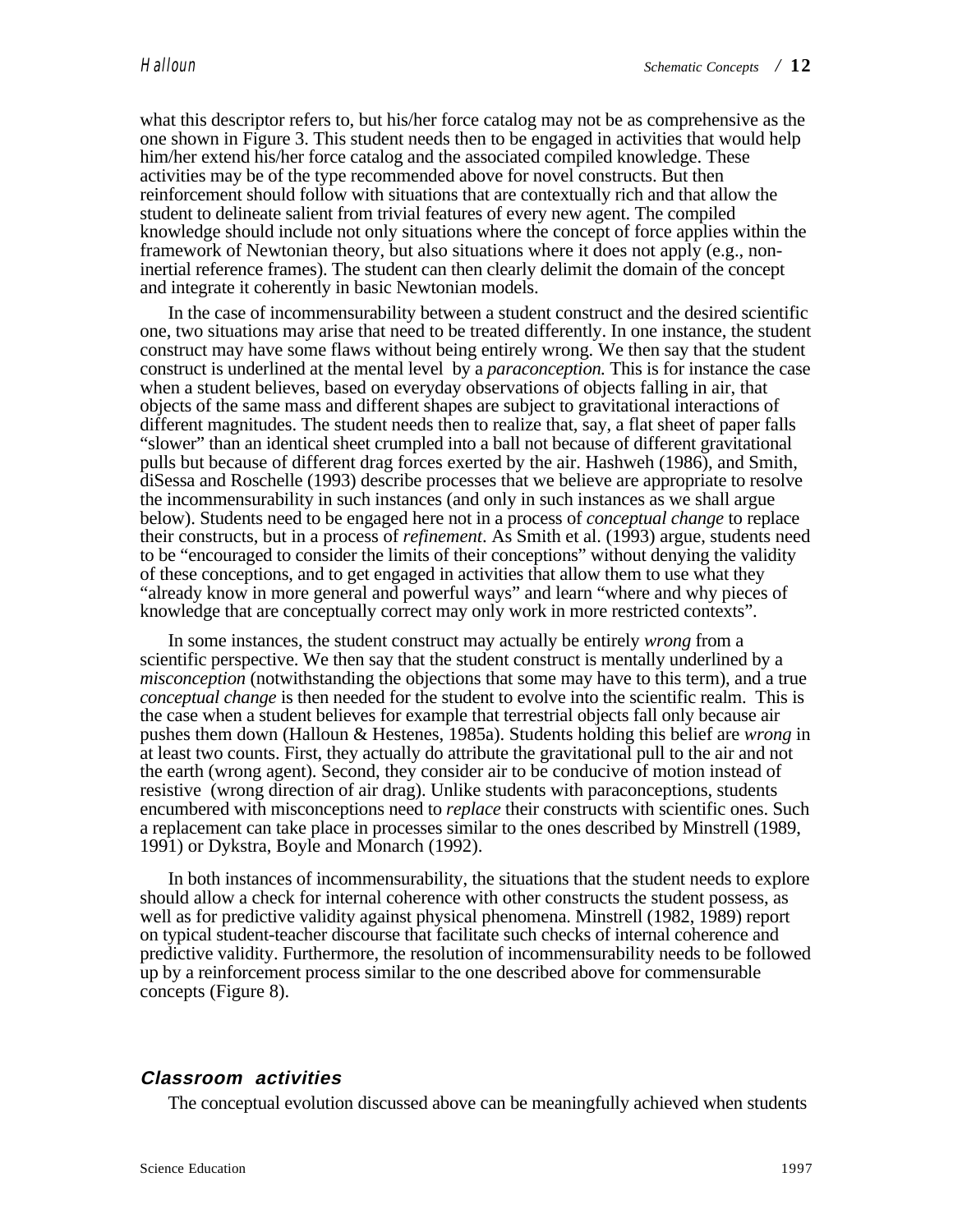are motivated to negotiate their individual constructs with their peers and the teacher within the contexts of what we call *paradigm situations*.

 A *paradigm situation* is a physical situation the modeling of which requires the comprehensive use of schematic concepts in the context of one or more schematic model (Halloun 1996b; Halloun & Hestenes, 1987). Paradigm situations are sometimes presented in some textbook problems which we call *paradigm problems.* A paradigm problem has the characteristics outlined in Figure 9. In this figure, a star following a number indicates a characteristic of a higher order paradigm problem. It is not necessary that every paradigm problem have such a characteristic. However, students should have experience with enough problems to cover all the characteristics listed in Figure 9, in order to develop meaningful and comprehensive understanding of the targeted concepts and models. An exemplary paradigm problem of Newtonian mechanics with a detailed solution from a schematic modeling perspective is presented in an earlier paper (Halloun, 1995). Wells et al. (1995) provide ample details about classroom activities that can be conducted for modeling a similar situation.

> –––––––––––––––––––––––––––– Insert Figure 9 about here ––––––––––––––––––––––––––––

Paradigm situations should be *motivating*. They should, as much as possible, bear directly on everyday life so that students realize the personal relevance of the subject matter. They should also be challenging and self-rewarding by imposing new demands on students and stimulating their creativity. Furthermore, tests and other assessment activities should be designed by teachers and viewed by students as *dialectical* diagnostics. They should help individual students ascertain and refine their own knowledge (Duschl  $\&$  Gitomer, 1991). They should not serve as intimidating, ranking tools that show how much a student knows by comparison to the teacher and some peers.

 Modeling paradigm situations is optimized with the integration of modern technology, and especially computers. Computers must be integrated in instructional design not as luxury tools, but as efficient learning tools. When used properly, these tools can enhance the quality of interaction among students and between them and the real world (Redish, Saul & Steinberg, 1997; Thornton & Sokolof, 1990). In data collection and analysis, for example, computers can reduce significantly the time and logistics required for such tasks. Moreover, when appropriate modeling software becomes available, computers are expected to help students extract appropriate schemas and schemes from computer-based activities (Hestenes, 1995).

Modeling paradigm situations should be done *interactively.* Individual students must interact in class with their peers as well as with their teachers. Students can then be transformed from passive recipients of canned knowledge to critical seekers and active producers of generic knowledge. The interaction is optimized when students cooperate in heterogeneous groups, inside as well as outside the classroom along the guidelines recommended by Hake (1992, 1996) and Heller et al. (1992).

Group interaction should emulate scientists' group work. It is important for students to learn how to design, carry out and evaluate a research project. But it is at least equally important that students develop the rules and ethics of team work, and get sensitized to value such work and stand accountable for it. They should appreciate the value of open minded debate, and learn how to defend their own position, how to challenge others' positions, and how to slip in others' shoes so that they can see the pro's and con's of any argument both from their own perspective and others'.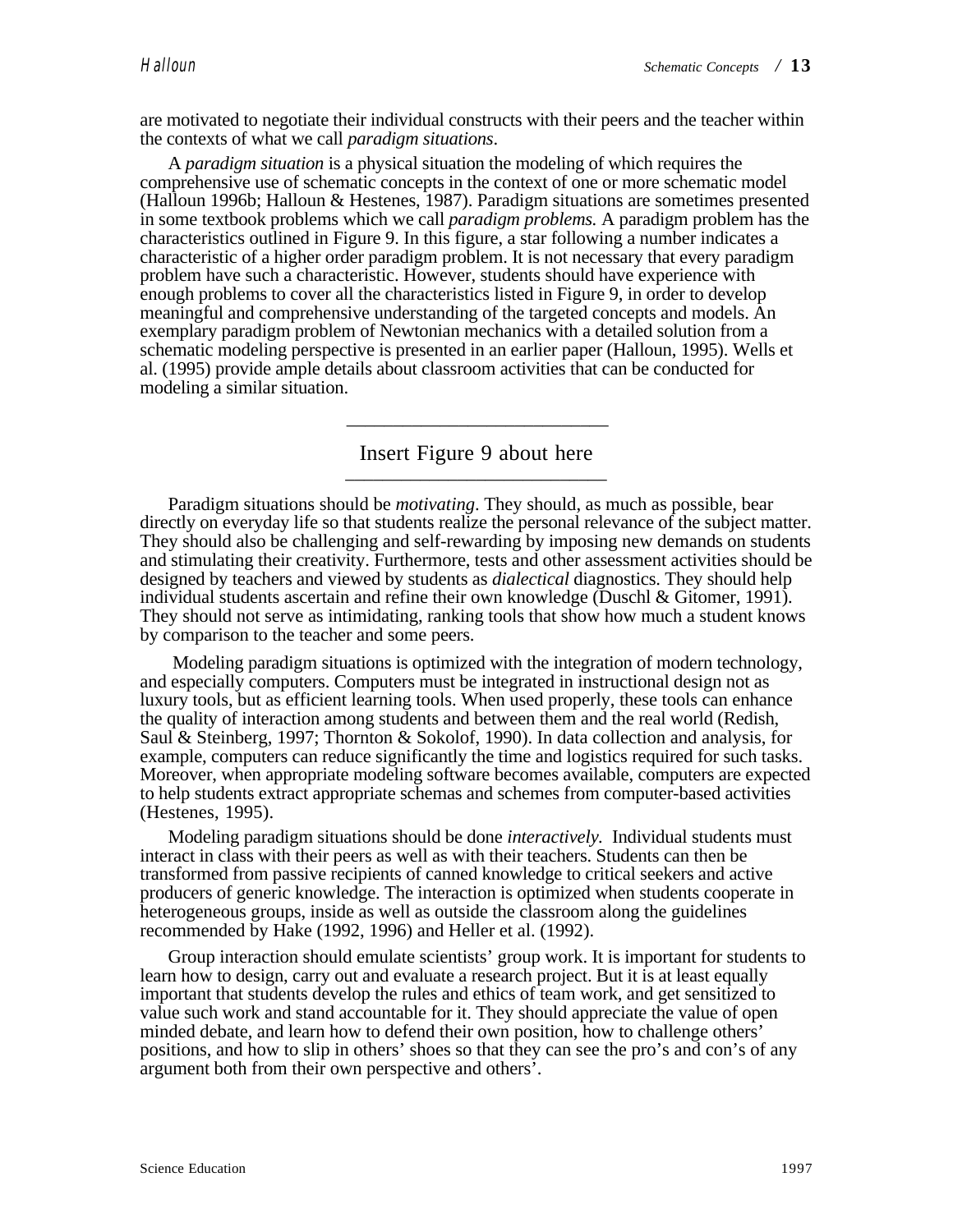The teacher's role is central in the proposed pedagogical framework. S/he has to *mediate* learning at different levels: from putting groups together to coaching their work; from scaffolding novel scientific constructs to prompting individual students and groups with questions that guide them through the cognitive processes outlined in Figure 8 and help them organize their knowledge coherently around basic schematic models; from designing authentic assessment instruments to consulting with individual students on their progress, and so forth. In short, there is no learning without teaching; but for teaching to result in meaningful learning, it has to avoid episodic lecturing and promote schematic modeling in a student-centered approach.

# **Developing the Schematic Force Concept Preliminary Results and Implications**

Two groups of Lebanese students, one high school group and one college group, participated in special tutorials that followed the schematic modeling approach. Each group tutorials consisted of five two-hour sessions. During each session, students were engaged in group discussions guided by this author along the lines of Figure 8, and bearing on the solution to a number of paradigm problems that require the use of the schematic force concept in the context of some basic Newtonian models (Figure 2). The conceptual evolution of participating students was assessed based on their solutions to parallel paperand-pencil paradigm problems administered to them before and after the tutorials. By comparison to their performance on the respective pretests, both groups showed significant improvement on their posttests. Procedures and results of these tutorials are reported elsewhere in detail (Halloun, 1996b). In the following, we briefly review and discuss some of these results that pertain to the schematic dimensions of the concept of force.

### **Domain**

A major deficiency noticed in the pretests was students' inability to isolate objects from their agents, and identify the actual forces involved in a given physical situation. During the tutorials, a special care was given to help students realize the importance of identifying the agents acting on individual objects (Figure 3) before trying to list the possible forces and do any manipulations with them. Consequently, on the posttests, at least 80% of participating students followed this strategy in any given problem and were able to identify and depict the correct forces acting on individual objects. All students who failed to identify agents first, and those who committed mistakes while doing so drew wrong force diagrams. Furthermore, on the pretests, students often showed superfluous forces that actually did not exist; virtually no student in either group did so on the posttests.

### **Expression**

On the pretests, most students did not attempt to draw force diagrams depicting the interactions involved, and most of those who did make such an attempt were not successful in doing so. During the tutorials, students were guided to draw such diagrams systematically. In situations requiring particle models (Figure 2), a special care was given to convince students to draw force depicting arrows with all their tails coinciding on the point representing the particle-like object. This was done to emphasize two facts. The first is that, unlike the case with rigid bodies in rotation, one can ignore the shape of an object in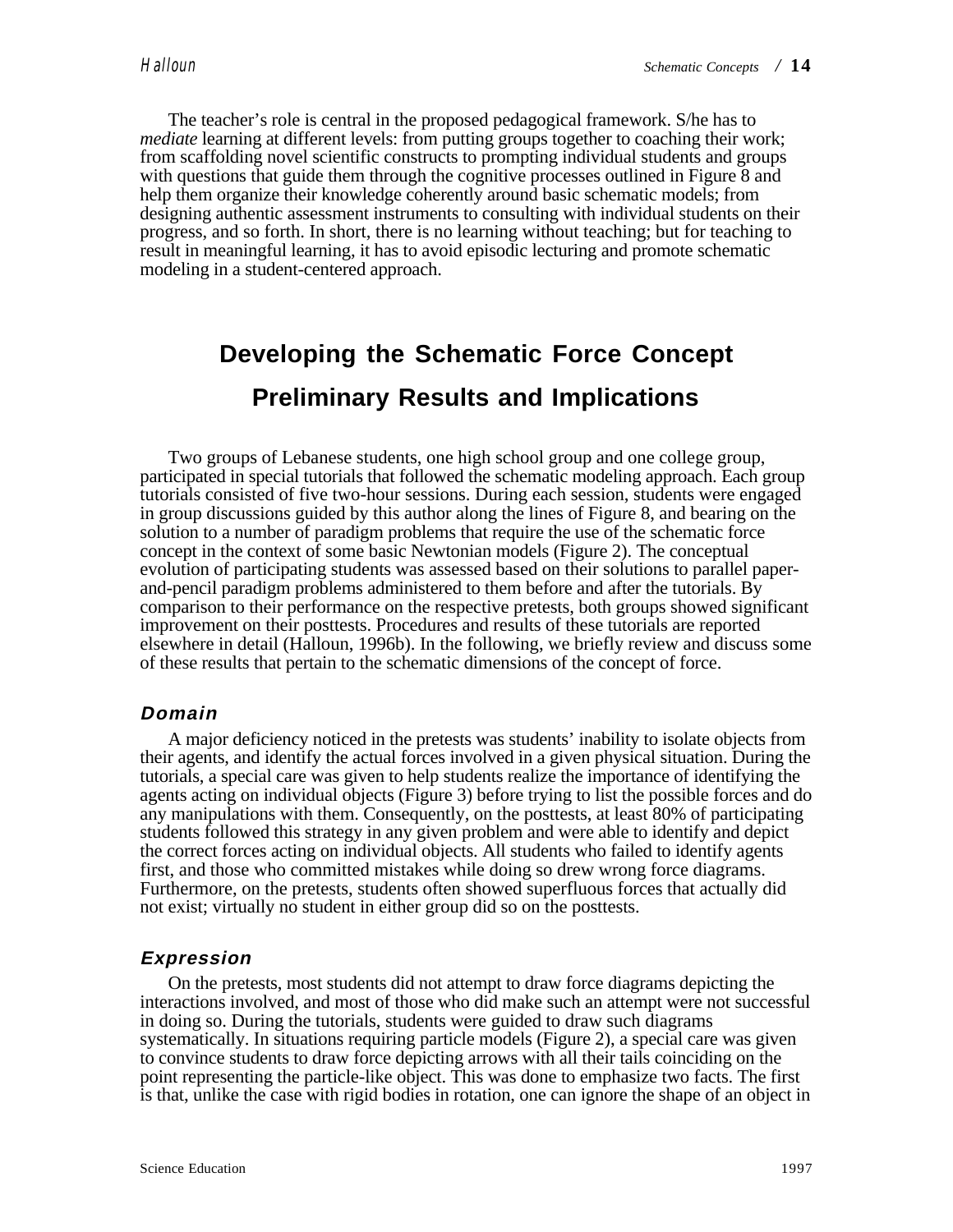translation and the point of application of a given force. The second is that vectorial operations are easier to conceive when conducted with a diagram whereby all arrows emerge from the same point. Furthermore, students were encouraged to draw an arrow depicting the acceleration of a particle in a given reference frame along with the corresponding force diagram. All students who followed this strategy on the posttest (69% to 88% on the various problems) were able to depict forces in correct force diagrams, especially forces that could be identified by only 4% of college students in a control group.

### **Quantification**

The majority of participating students was unable on the pretests to quantify forces correctly as vectorial quantities. Judging from the success on the posttests in showing appropriate force diagrams as reported above, and in attempting adequate mathematical operations as described below, most participating students were able to conceive the vectorial nature of the force concept following the tutorials.

## **Organization**

Most students' solutions on the pretest problems consisted exclusively of writing and solving sets of mathematical equations that most often depicted wrong models or wrong laws for a given physical situation. During the tutorials, students were guided to isolate individual objects in a given physical situation, and identify the appropriate model for each object in a convenient reference frame, before attempting any mathematical manipulations. On the posttests, all college students (72% to 88%) and 88% of high school students (53% to 69%) who followed this strategy successfully were able to construct a complete mathematical model (force diagrams, equations and justification) that correctly depicts the situation at hand.

### **Employment**

On the pretests, no more than 5% of high school students and 20% of college students were able to solve any administered problem correctly. On the posttests, the rate of success rose to 34% in high school, and 72% in college (as opposed to only 1% in a control college group that was administered the same posttest). Students who were able to set up the correct mathematical model but failed to complete the solution of a problem did so mainly because they failed to resolve a force vector into components or evaluate these components, and/or to compose many force vectors or evaluate their resultant. Failure to produce a complete solution to a problem was then often largely due to deficits in mathematical skills than any other schematic aspect of the force concept.

### **The dialectical approach**

The relative success of the tutorials depended to a large extent on guiding students to develop the schematic dimensions of the force concept in the context of basic Newtonian models. Another major factor in this success was the active engagement of students in team work and group discussions whereby interested students were afforded the chance of negotiating their own constructs with their peers in the classroom. As to which of the two factors and which of the epistemological or cognitive elements affected the results most, the experiment was not controlled enough to answer this question. However, and judging from our own and other people experiences, we can safely conclude that both factors and each of their elements had their positive contributions.

The tutorials described here represent only a partial and preliminary application of the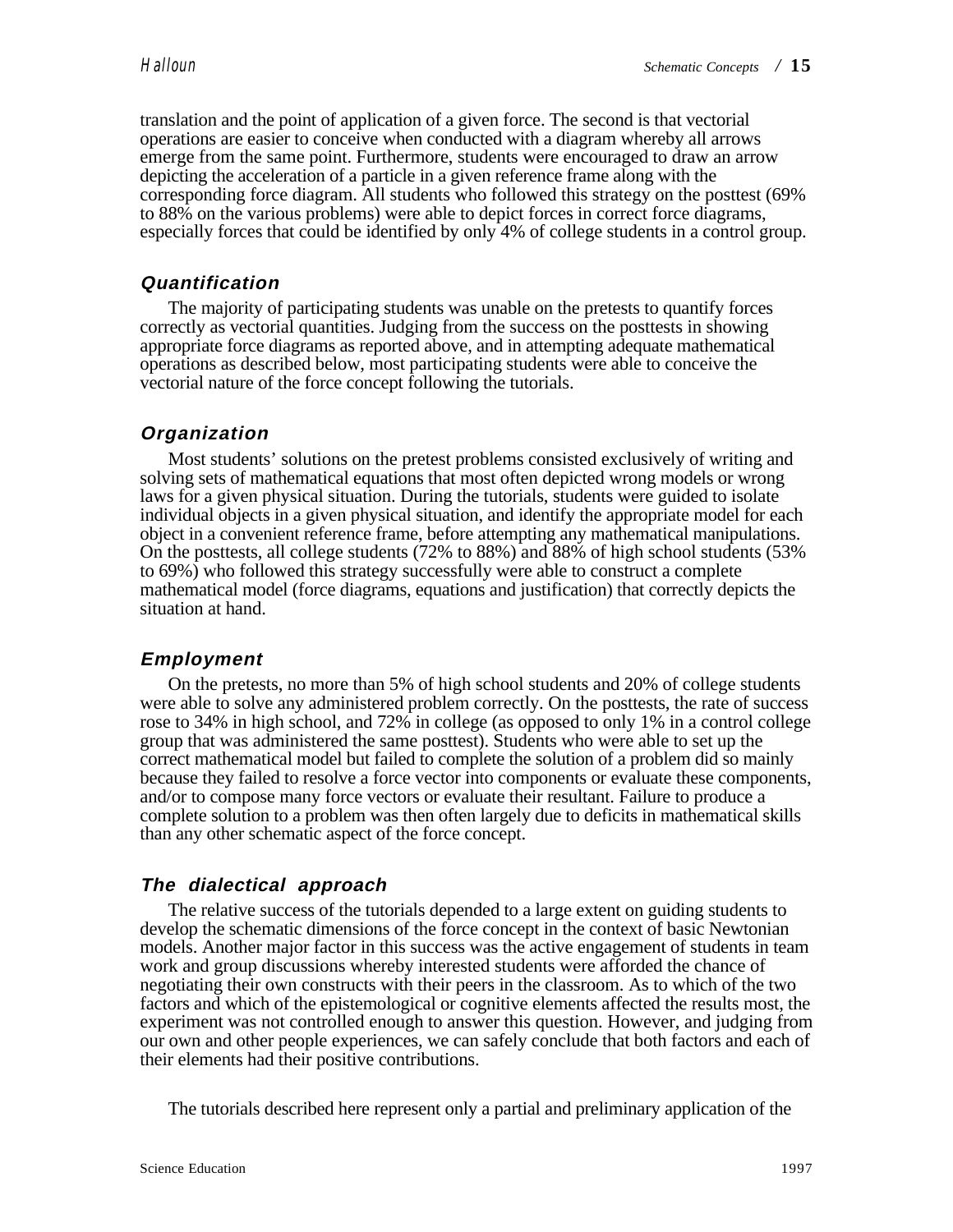schematic modeling approach. Their results are by no means the final substantial evidence for the validity of this approach. However, they provide some insights into the potentials of schematic modeling, and some motivation to pursue research along its lines.

Further research is required to assess individual dimensions of schematic concepts and models, individual stages of the proposed scheme for modeling paradigm situations, the characteristics of such situations, as well as of the cognitive underpinnings of the proposed approach. Such a research project is extremely broad and is well beyond the scope not only of this paper, but of any single researcher or research group for that matter.

Various forms of model-based instruction have been pursued by other researchers referred to in the introduction. Schematic modeling is original, especially in its epistemology. In this respect, and so far as this author knows, this is the first attempt to propose specific dimensions that could serve as generic templates for defining schematic concepts and models.

Numerous are the calls to reform the content of science courses and of our methods of instruction. However, no alternative approach has been proven yet to improve significantly the state of science education anywhere in the world. Schematic modeling is an ambitious project in this direction.

## **Acknowledgment**

Many thanks are extended to all colleagues who have offered valuable assistance at various stages of this work. David Hestenes was instrumental in bringing this work to its current stage. Jane Jackson and Anton Lawson kindly provided significant feedback on original drafts of this paper. Sincere appreciation is also extended to the editor of this journal and to three anonymous referees for their insightful comments on an earlier draft of this manuscript.

This work has been supported in part by grants from the National Science Foundation in the USA and The Lebanese University in Lebanon.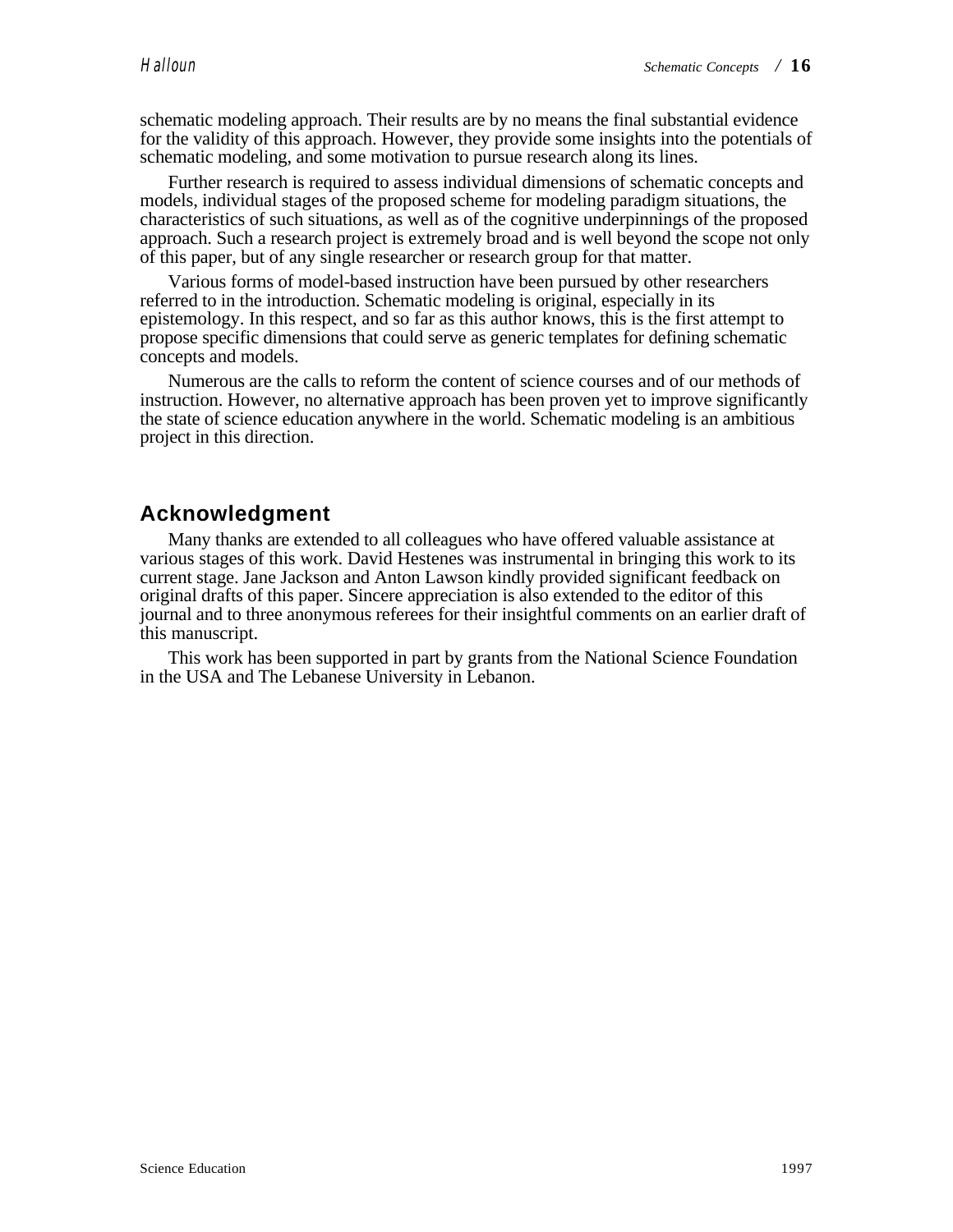## **References**

- American Association for the Advancement of Science. (1990). *Science for All Americans.* Project 2061. New York: Oxford University Press.
- American Association for the Advancement of Science. (1993). *Benchmarks for Science Literacy.* Project 2061. New York: Oxford University Press.
- American Mathematical Association of Two-Year Colleges. (1995). *Crossroads in Mathematics. Standards for Introductory College Mathematics Before Calculus.* Memphis, TN: AMATYC.
- Arons, A.B. (1984). Student patterns of thinking and reasoning. Parts II & III. *The Physics Teacher, 22,* 21-26 & 88-93.
- Arons, A.B. (1993) Guiding insight and inquiry in the introductory physics laboratory. *The Physics Teacher, 31,* 278-282.
- Barrington, B. L. & Hendricks, B. (1988). Attitudes toward science and science knowledge of intellectually gifted and average students in third, seventh, and eleventh grades. *Journal of Research in Science Teaching,* **25** (8), 679-687.
- Bower, G.H., & Morrow, D.G. (1990). Mental Models in Narrative Comprehension. *Science, 247*, 44-48.
- Bronowski, J. (1953). *The Common Sense of Science.* Cambridge, MA: Harvard University Press.
- Casti, J.L. (1989). *Alternate Realities. Mathematical Models of Nature and Man.* New York, NY: Wiley-Interscience.
- Chi, M.T.H., Feltovich, P.J, & Glaser, R. (1981). Categorization and representation of physics problems by experts and novices. *Cognitive Science, 5*, 121-152.
- Clement, J. (1989). Learning via Model Construction and Criticism. In Glover, G., Ronning, R. & Reynolds, C. (Eds). *Handbook of Creativity, Assessment, Theory and Research.* New York, NY: Plenum.
- Clement, J. (1993). Using bridging analogies and anchoring intuitions to deal with students' preconceptions in physics. *Journal of Research in Science Teaching, 30,* 1241-1258.
- Cobern, W.W. (1993). College students' conceptualizations of nature: An interpretive world view analysis. *Journal of Research in Science Teaching, 30* (8), 935-951.
- diSessa, A.A. (1993). Toward an epistemology of physics. *Cognition and Instruction, 10(2 & 3)*, 105-225.
- Dreyfus, A., Jungwirth, E., & Eliovitch, R. (1990). Applying the "cognitive conflict" strategy for conceptual change – Some implications, difficulties and problems. *Science Education, 74(5),* 555-569.
- Duschl, R.A., & Gitomer, D.H. (1991). Epistemological perspectives on conceptual change: Implications for educational practice. *Journal of Research in Science Teaching, 28(9)*, 839-858.
- Duschl, R.A., & Hamilton, R. (1990). Psychology and epistemology: match or mismatch when applied to science education? *International Journal of Science Education, 12(3)*, 230-243.
- Dykstra, D.I., Boyle, C.F., & Monarch, I.A. (1992). Studying conceptual change in learning physics. *Science Education, 76(6)*, 615-652.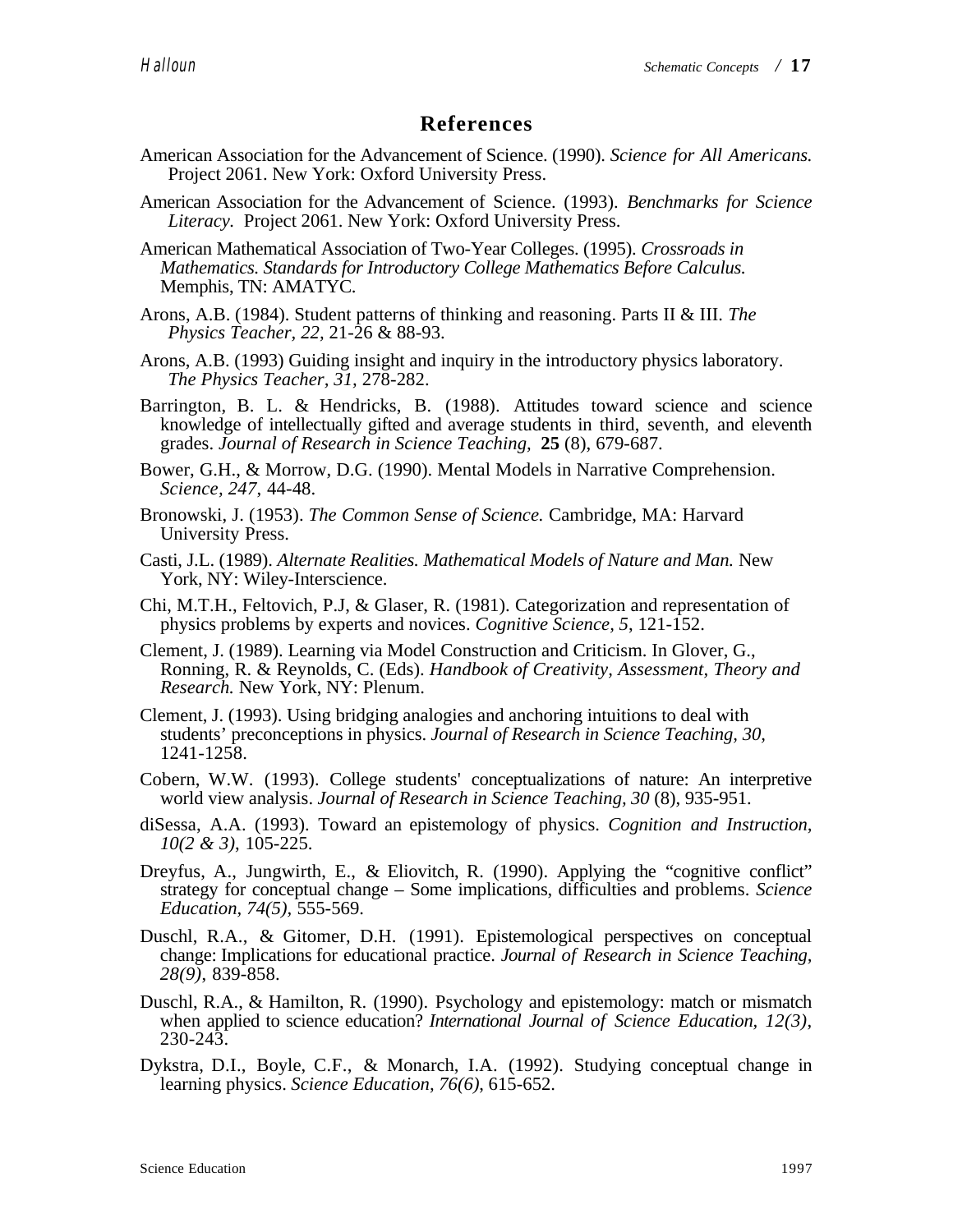- Edmondson, K. M. and Novak, J. D. (1993). The interplay of scientific epistemological views, learning strategies, and attitudes of college students. *Journal of Research in Science Teaching, 30 (6)*, 547-559.
- Edwards, D., & Hamson M. (1989). *Guide to Mathematical Modelling.* Boca Raton, FL: CRC Press.
- Gentner, D., & Stevens A. L., Eds. (1983). *Mental Models.* Hillsdale, NJ: Lawrence Erlbaum.
- Giere, R.N. (1988). *Explaining Science: A Cognitive Approach.* Chicago, IL: University of Chicago Press.
- Giere, R.N., Editor (1992) *Cognitive Models of Science.* Minnesota Studies in the Philosophy of Science, Vol. XV. Minneapolis, MN: University of Minnesota Press.
- Giere, R.N. (1994). The cognitive structure of scientific theories. *Philosophy of Science, 61,* 276-296.
- Gunstone, R. (1991). Constructivism and metacognition: Theoretical issues and classroom studies. In R. Duit, F. Goldberg & H. Niedderer (eds.), *Research in Physics Learning: Theoretical Issues and Empirical Studies* (1992). 129-140. Kiel, Germany: IPN, The University of Kiel.
- Hafner, R.S. (1992). Teaching Genetics: Recommendations and Research. In Smith, M.U. & Simmons, P.E. (Eds.). *Teaching Genetics: Recommendations and Research. Proceedings of a National Conference*. Cambridge, MA.
- Hafner, R., & Stewart, J. (1995). Revising Explanatory Models to Accommodate Anomalous Genetic Phenomena: Problem Solving in the "Context of Discovery". *Science Education, 79(2),* 111-146.
- Hake, R. R. (1992). Socratic pedagogy in the introductory physics laboratory. *The Physics Teacher, 30,* 546-552.
- Hake, R. R. (1996). *Socratic dialogue inducing laboratories: Do they work?* Manuscript submitted for publication.
- Halloun, I. (1986). Le réalisme naïf et l'apprentissage de la physique. *Recherches Pédagogiques, 17*, 23-47.
- Halloun, I. (1995, April). *Modeling theory in physics instruction.* Paper presented at the Annual Meeting of the National Association for Research in Science Teaching. San Francisco. ERIC Document No. ED381399.
- Halloun, I. (1996a). Views about science and physics achievement. The VASS story. In J. Redish (ed.), *Proceedings of the International Conference on Undergraduate Physics Education* (in press). College Park, MD: American Institute of Physics Press.
- Halloun, I. (1996b). Schematic modeling for meaningful learning of physics. *Journal of Research in Science Teaching, 33(9),* 1019-1041.
- Halloun, I. A. & Hestenes, D. (1985a). Common sense concepts about motion. *American Journal of Physics, 53 (11)*, 1056-1065.
- Halloun, I, & Hestenes, D. (1985b). The initial knowledge state of college physics students. *American Journal of Physics, 53(11)*, 1043-1055.
- Halloun, I., & Hestenes, D. (1987). Modeling Instruction in Mechanics. *American Journal of Physics*, *55(5)*, 455-462.
- Halloun, I., & Hestenes, D. (1996). *Interpreting VASS dimensions and profiles.* Manuscript submitted for publication.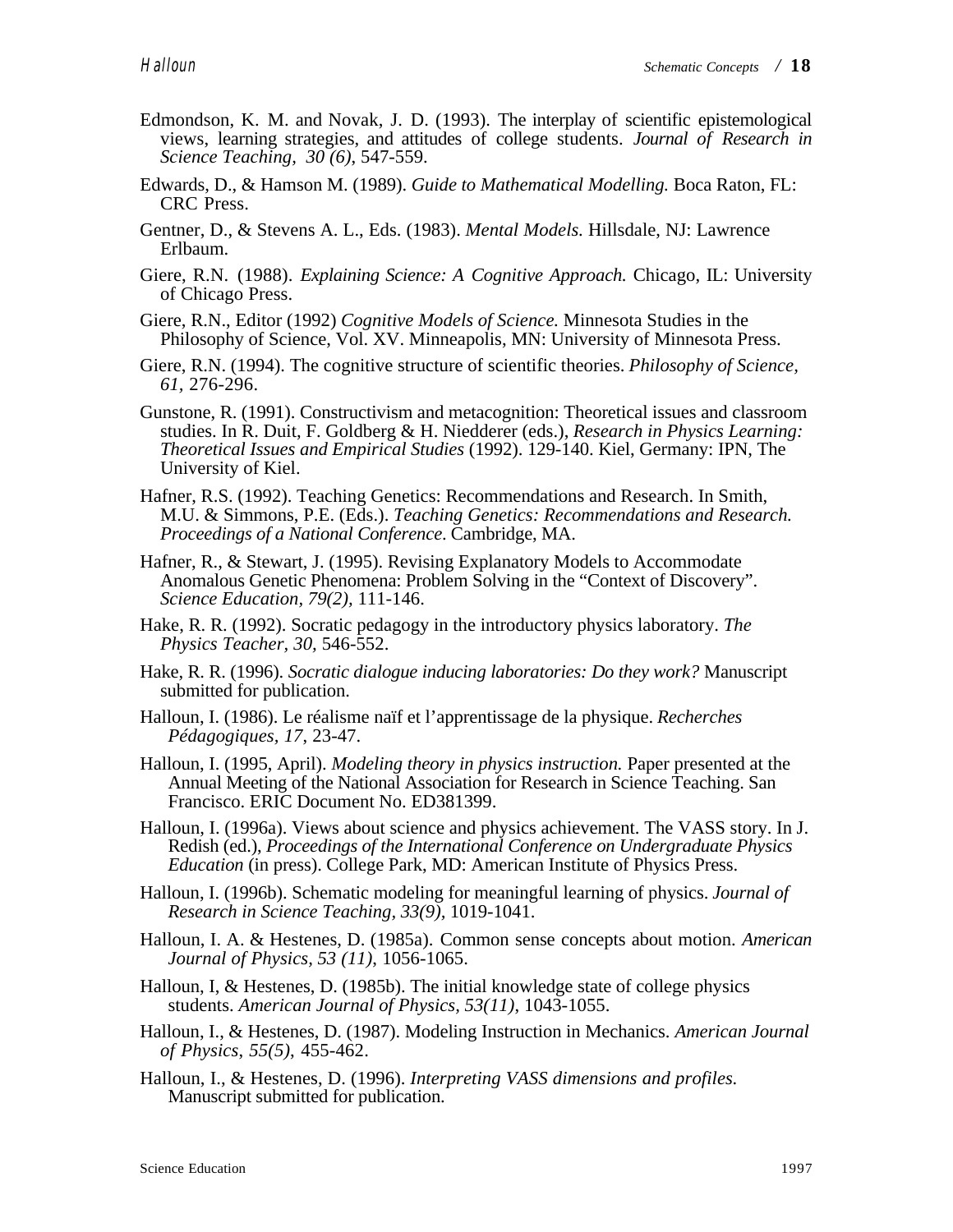- Hammer, D. (1994). Epistemological Beliefs in Introductory Physics. *Cognition and Instruction, 12 (2)*, 151-183.
- Hashweh, M.Z. (1986). Toward an explanation of conceptual change. *European Journal of Science Education, 8(3)*, 229-249.
- Heller, P., Keith, R., & Anderson, S. (1992). Teaching Problem Solving through Cooperative Grouping. *American Journal of Physics, 60(7),* 627-636.
- Hesse, M.B. (1970). *Models and Analogies in Science.* South Bend, IN: University of Notre Dame Press.
- Hestenes, D. (1987). Toward a modeling theory of physics instruction. *American Journal of Physics*, *55 (5)*, 440-454.
- Hestenes, D. (1992). Modeling games in the Newtonian World. *American Journal of Physics*, *60 (8)*, 732-748.
- Hestenes, D. (1995). Modeling software for learning and doing physics*.* In Bernardini, C., Tarsitani, C., & Vincentini, M. (Eds.). *Thinking Physics for Teaching.* 25-66. New York: Plenum.
- Hestenes, D., Wells, M. & Swackhamer, G. (1992). Force concept inventory. *The Physics Teacher, 30*, 141-158.
- Johnson-Laird, P.N. (1983). *Mental Models.* Cambridge: Cambridge University Press.
- Kelvin, W.T. (1891). *Popular Lectures and Addresses*. London: Macmillan.
- Larkin, J, McDermott, J, Simon, D.P, & Simon, H.A..(1980). Expert and Novice Performance in Solving Physics Problems, *Science*, *208*, 1335-1342.
- Leatherdale, W.H. (1974). *The Role of Analogy, Model and Metaphor in Science.* New York, NY: American Elsevier Pub.
- Mac Lane, S. (1988). Mathematical Models: A Sketch for the Philosophy of Mathematics. *The American Mathematical Monthly*, *95*, 462-471.
- Mazur, E. (1996). *Peer Instruction: A User's Manual.* Englewood Cliffs, NJ: Prentice Hall.
- McDermott, L. (1993). How we teach and how students learn A mismatch? *American Journal of Physics, 61 (4)*, 295-298.
- Meichtry, Y. J. (1993). The impact of science curricula on student views about the nature of science. *Journal of Research in Science Teaching, 30* (5), 429-443.
- Minstrell, J. (1982). Explaining the 'at rest' condition of an object. *The Physics Teacher, 20,* 10-14.
- Minstrell, J. (1989). Teaching science for understanding. In L.B. Resnick & L.E. Klopfer (eds.), *Toward the Thinking Curriculum: Current Cognitive Research.* 129-149. Alexandria, VA: Association for Supervision and Curriculum Development.
- Minstrell, J. (1991). Facets of students' knowledge and relevant instruction. In R. Duit, F. Goldberg, & H. Niedderer (eds.), *Research in Physics Learning: Theoretical Issues and Empirical Studies* (1992). 110-128. Germany: IPN, The University of Keil.
- Mortimer, E. F. (1995). Conceptual change or conceptual profile change? *Science & Education, 4 (3),* 267-285.
- National Center for Education Statistics. (1994). *The Condition of Education: 1994.* Washington, DC: U.S. Department of Education.
- The National Commission on Excellence in Education. (1983). *A Nation at Risk: The*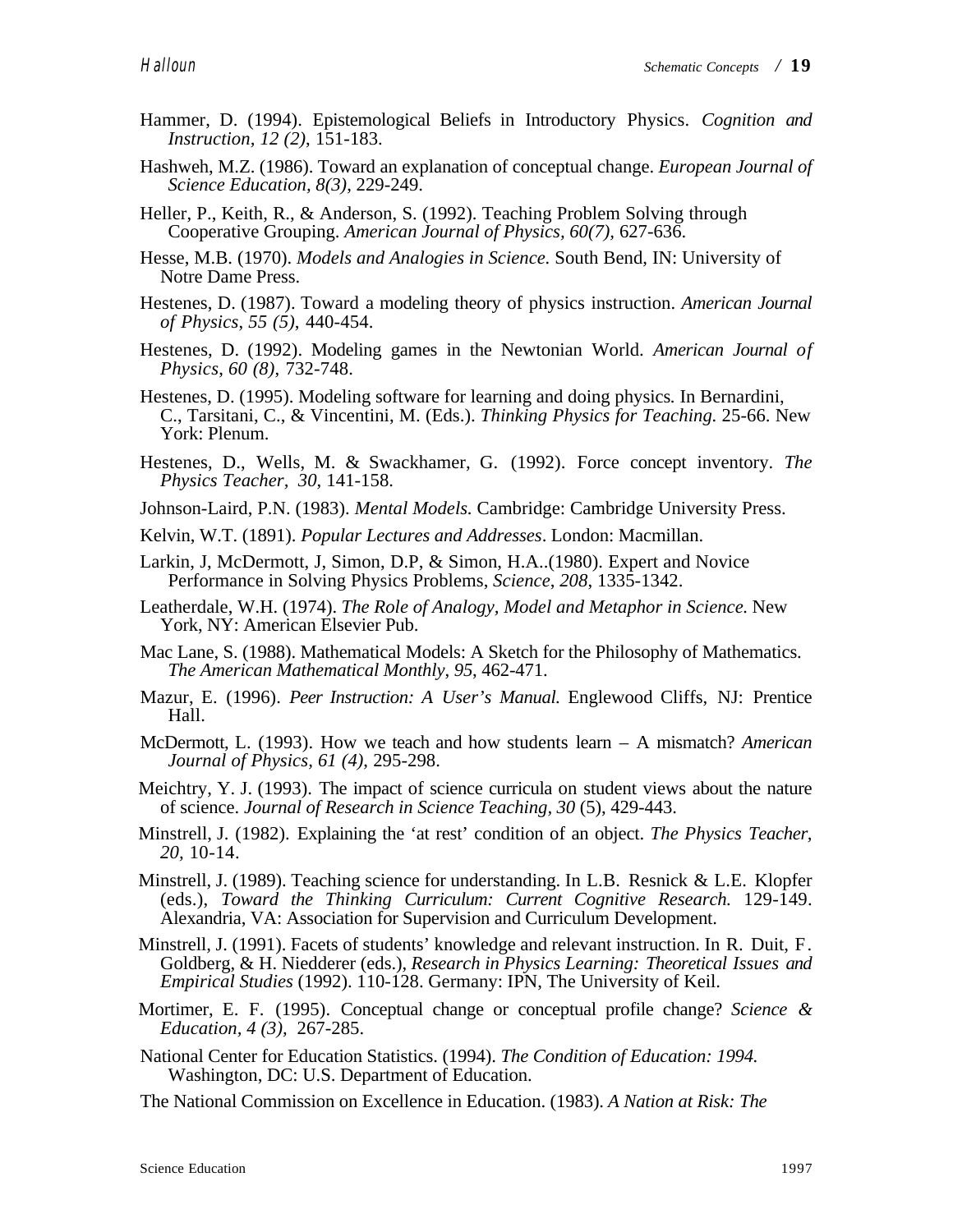*Imperative for Educational Reform.* Washington, DC: U.S. Government Printing Office.

National Research Council. (1996). *National Science Education Standards*. Washington, DC: National Academy Press.

National Science Teachers Association. (1993). *Scope, Sequence, and Coordination of Secondary School Science. Volume 1. The Content Core.* Washington, DC: NSTA.

National Science Teachers Association. (1995). *Scope, Sequence, and Coordination of Secondary School Science. Volume 3. A High School Framework for National Science Education Standards.* Washington, DC: NSTA.

Nersessian, N.J. (1995). Should physicists preach what they practice? Constructive modeling in doing and learning physics. *Science & Education, 4 (3),* 203-226.

- Novak, J.D. Ed. (1987). *Proceedings of the Second International Seminar. Misconceptions and Educational Strategies in Science and Mathematics*. New York: Cornell University.
- Novak, J.D. Ed. (1994). *Proceedings of the Third International Seminar. Misconceptions and Educational Strategies in Science and Mathematics,* New York: Cornell University.
- Pollak, V.L. (1994). Science Education II: Scientific Literacy and the Karplus Taxonomy. *Journal of Science Education and Technology, 3(2)*, 89-97.
- Posner, G.J., Strike, K.A., Hewson P.W., & Gertzog W.A. (1982). Accommodation of a scientific conception: Toward a theory of conceptual change. *Science Education, 66(2),* 211-227.
- Raghavan K., & Glaser, R. (1995). Model-Based Analysis and Reasoning in Science: The MARS Curriculum. *Science Education, 79(1),* 37-61.
- Redish, E.F., Saul, J.M., & Steinberg, R.N. (1997). On the effectiveness of activeengagement microcomputer-based laboratories. *American Journal of Physics, 65(1*, 45- 54.
- Redish, E.F. (1994). Implications of Cognitive Studies for Teaching Physics. *American Journal of Physics, 62(9)*, 796-803.
- Reif, F. (1987). Instructional design, cognition, and technology: Applications to the teaching of scientific concepts. *Journal of Research in Science Teaching, 24 (4)*, 309- 324.
- Reif, F. & Allen S. (1992). Cognition for interpreting scientific concepts: A study of acceleration. *Cognition and Instruction, 9 (1)*, 1-44.
- Reif, F. & Heller, J.I. (1982). Knowledge structure and problem solving in physics. *Educational Psychologist, 17(2)*, 102-127.
- Reif, F. & Larkin, J.H. (1991). Cognition in scientific and everyday domains: Comparison and learning implications. *Journal of Research in Science Teaching, 28 (9)*, 733-760.
- Smith, J.P., diSessa, A. A., & Roschelle, J. (1993). Misconceptions reconceived: A constructivist analysis of knowledge in transition. *Journal of Learning Sciences, 3(2)*, 115-163.
- Smith, M.U. (1992). Implementing A Conceptual Basis for Teaching and Learning Classical Genetics. In: *Teaching Genetics: Recommendations and Research. Proceedings of a National Conference.* 69-79. Cambridge, MA.
- Songer, N. B. and Linn, M. C. (1991). How do students' views of science influence knowledge integration? *Journal of Research in Science Teaching,**28* (9), 761-784.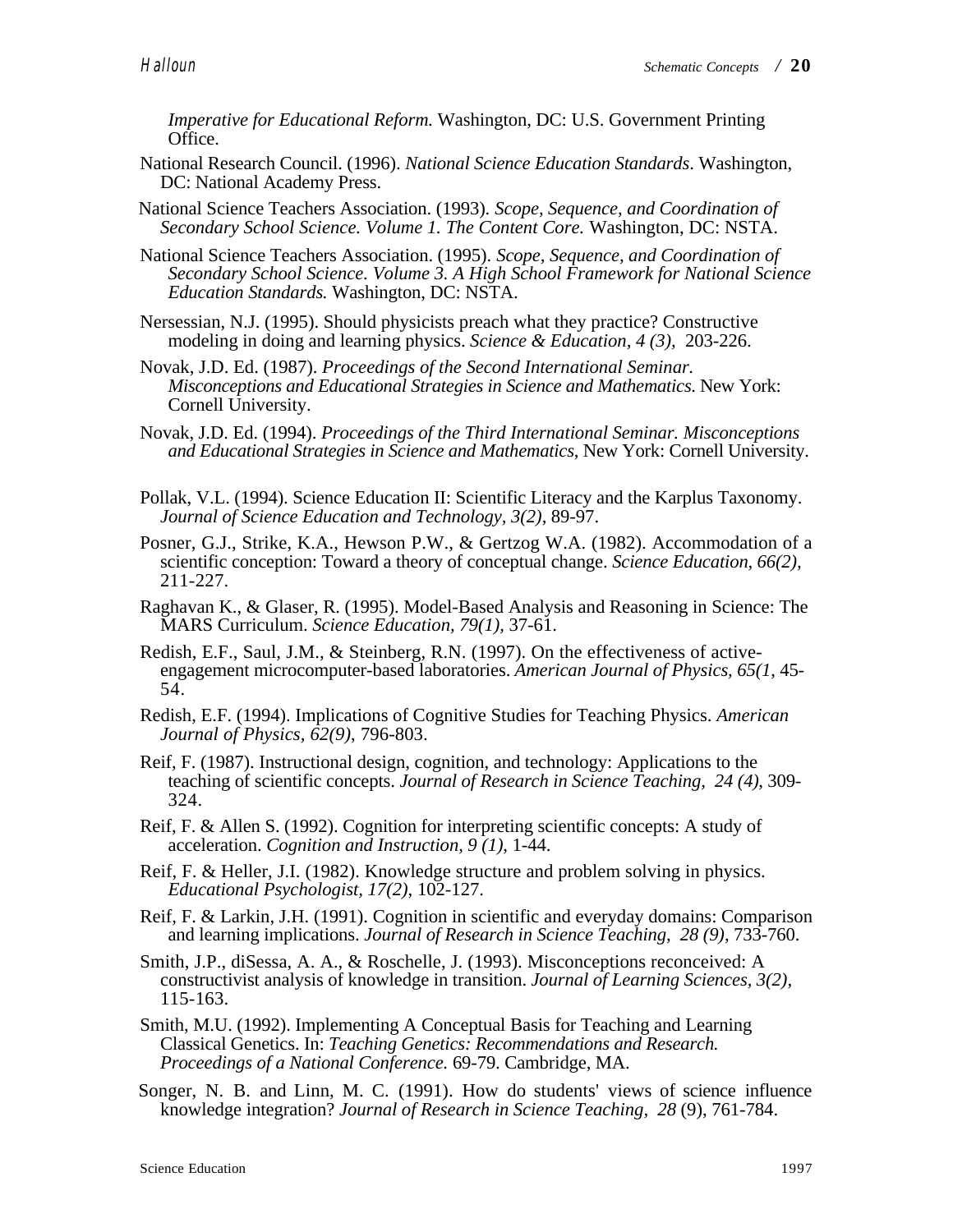- Steen, L.A. Editor (1990). *On the Shoulders of Giants. New Approaches to Numeracy.* Washington, DC: National Academy Press.
- Stewart, J., & Hafner, R. (1991). Extending the Conception of "Problem" in Problem-Solving Research. *Science Education, 75(1)*, 105-120.
- Stewart, J., Hafner, R., Johnson, S., & Finkel, E. (1992). Science as Model Building: Computers and High-School Genetics. *Educational Psychologist, 27(3)*, 317-336.
- Strnad, J. (1986). On Some New Trends in Physics Teaching. *European Journal of Physics, 7,* 11-16.
- Swann, W.F.G. (1950). The Teaching of Physics. *American Journal of Physics*, *19(2)*, 182-187.
- Swetz, F., & Hartzler, J.S., Eds. (1991). *Mathematical Modeling in the Secondary School Curriculum.* Reston, VA: National Council of Teachers of Mathematics.
- Thornton, R.K., & Sokolof, D.R. (1990). Learning motion concepts using real-time microcomputer-based laboratory tools. *American Journal of Physics, 58(9)*, 858-867.
- Van Heuvelen, A. (1991). Learning to think like a physicist: A review of research-based instructional strategies. *American Journal of Physics, 59(10)*, 891-897.
- Viennot, L. (1985). Analyzing students' reasoning in science: A pragmatic view of theoretical problems. *European Journal of Science Education, 7(2),* 151-162.
- Wells, M., Hestenes, D. & Swackhamer, G. (1995). A Modeling Method for high school physics instruction. *American Journal of Physics, 63(7),* 606-619.
- White, B.Y. (1993). Intermediate Causal Models: A Missing Link for Successful Science Education? In Glaser, R. (Ed.). *Advances in Instructional Psychology, 4*, 177-251.
- White, B.Y., & Frederiksen, J.R. (1990). Causal Model Progressions as a Foundation for Intelligent Learning Environments. *Artificial Intelligence, 42*, 99-157.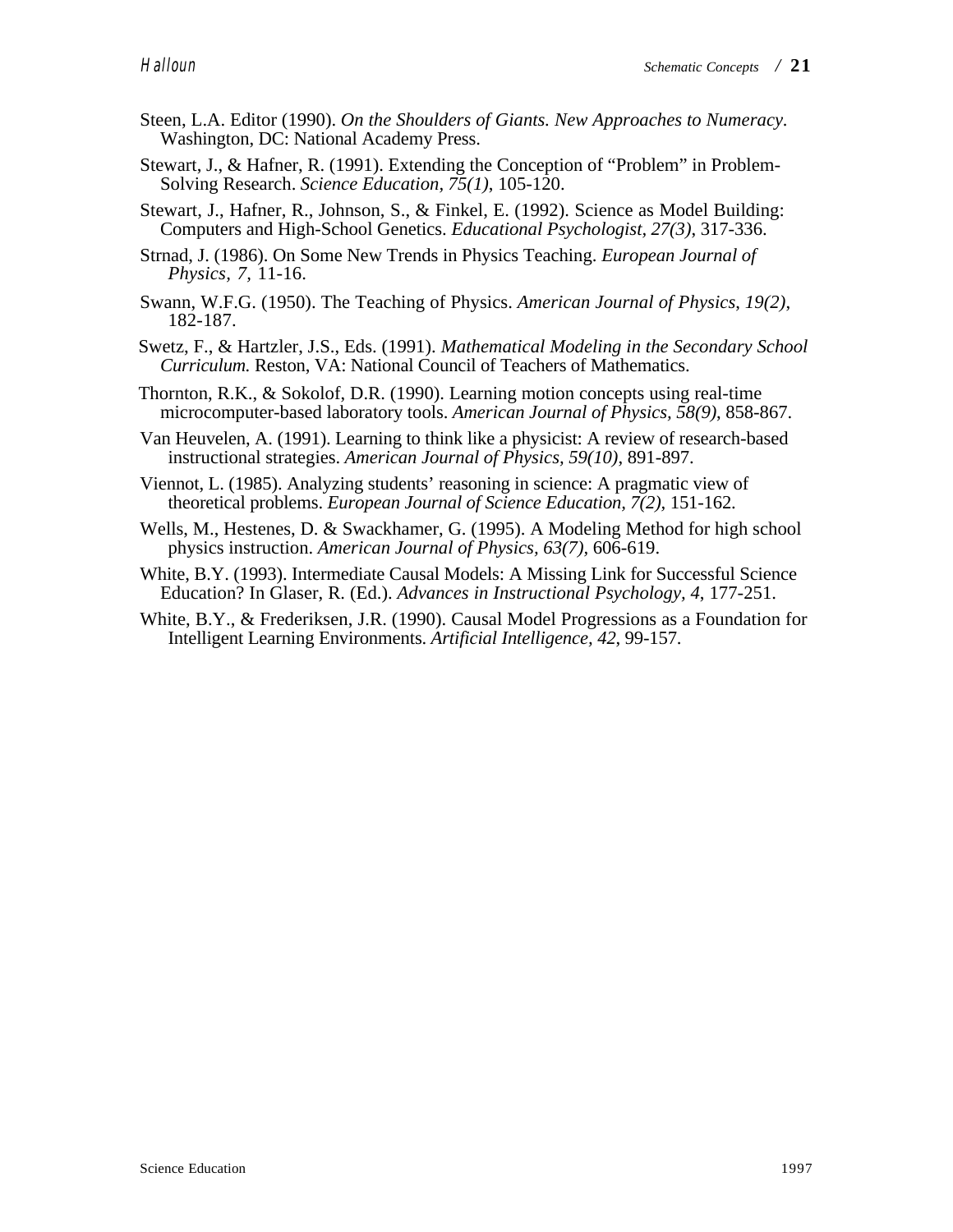# **Uniformly Accelerated Particle Model**

## **1 . Domain**

All physical systems that are in *translation* with *constant acceleration* in inertial reference systems. Each system is interacting with one or many physical agents that exert on it a net *constant force*.

The model could be kinematical (descriptive, not involving forces), and/or dynamical (explanatory, involving forces), within the framework of Newtonian Theory.

# **2 . Composition**

- **2.a Content:** One particle representing a system in consideration, and depicted by a geometric point in a coordinate system representing the reference frame.
- 2.b *Environment:* Two types of agents are distinguished in Newtonian mechanics, those of interaction at-adistance (or long-range interaction), and those of contact interaction. Figure 3 below shows a number of typical agents encountered in introductory mechanics courses.
- *2.c Object descriptors* refer to *intrinsic* and *state properties* of the particle-like system. Only one intrinsic property is accounted for in any particle model: the mass of an object. State properties are the kinematical properties of the object. They include position, displacement, velocity, acceleration, kinetic energy, etc.. In a coordinate system, state properties are depicted in a *motion map* consisting of a trajectory on which can be shown position, velocity and acceleration vectors at instants of interest.
- *2.d Interaction descriptors* include, among others, the concept of force. Forces exerted on the particlelike system by its agents are often depicted by arrows in a *force diagram*. The net force is evaluated using the superposition principle (Newton's 4th law or law of composition).

## **3 . Structure**

- **3.a Geometric structure**, if any in this model, is often restricted to the relative position of the particlelike object and long-range agents.
- *3.b Interactive structure*, expressed by appropriate interaction laws, like the Newtonian law of universal gravitation.
- *3.c Behavior description:* The translation of the particle is described by *motion laws* (state laws) involving only kinematical concepts, such as:

**a** = constant  $\Delta \mathbf{v} = \mathbf{a}t$   $\Delta \mathbf{r} = \mathbf{v_0}t + \frac{1}{2}$  $\frac{1}{2}$ **a**t<sup>2</sup>  $\Delta \mathbf{v}^2 = 2\mathbf{a}\Delta\mathbf{r}$ 

These laws can also be depicted by appropriate *graphs*, *relational diagrams* and/or *motion maps*.

*3.d Behavior explanation:* Variations of the particle's state properties are explained by *causal laws* such as Newton's 2nd law (dynamical law) or the Work-Energy theorem (conservation law).

## **4 . Organization**

Newtonian Theory relates the uniformly accelerated particle model to:

- u other models within the family of particle models (Fig. 1).
- rigid body models and other families of models (e.g. fluid models) within the theory.

Consequent rules are established within the theory that tell us how to combine this model with other basic models to study physical systems undergoing more complex motions. For example, this model can be combined with the uniformly circling particle model to describe, explain, and/or predict the behavior of an object that undergoes a circular, uniformly accelerated translation. If the object were also rotated about a specific axis (like in the case of Earth), the *emergent* model thus constructed could be further combined with the appropriate rigid body model.

**Figure 1**: Schematic dimensions of the Newtonian uniformly accelerated particle model.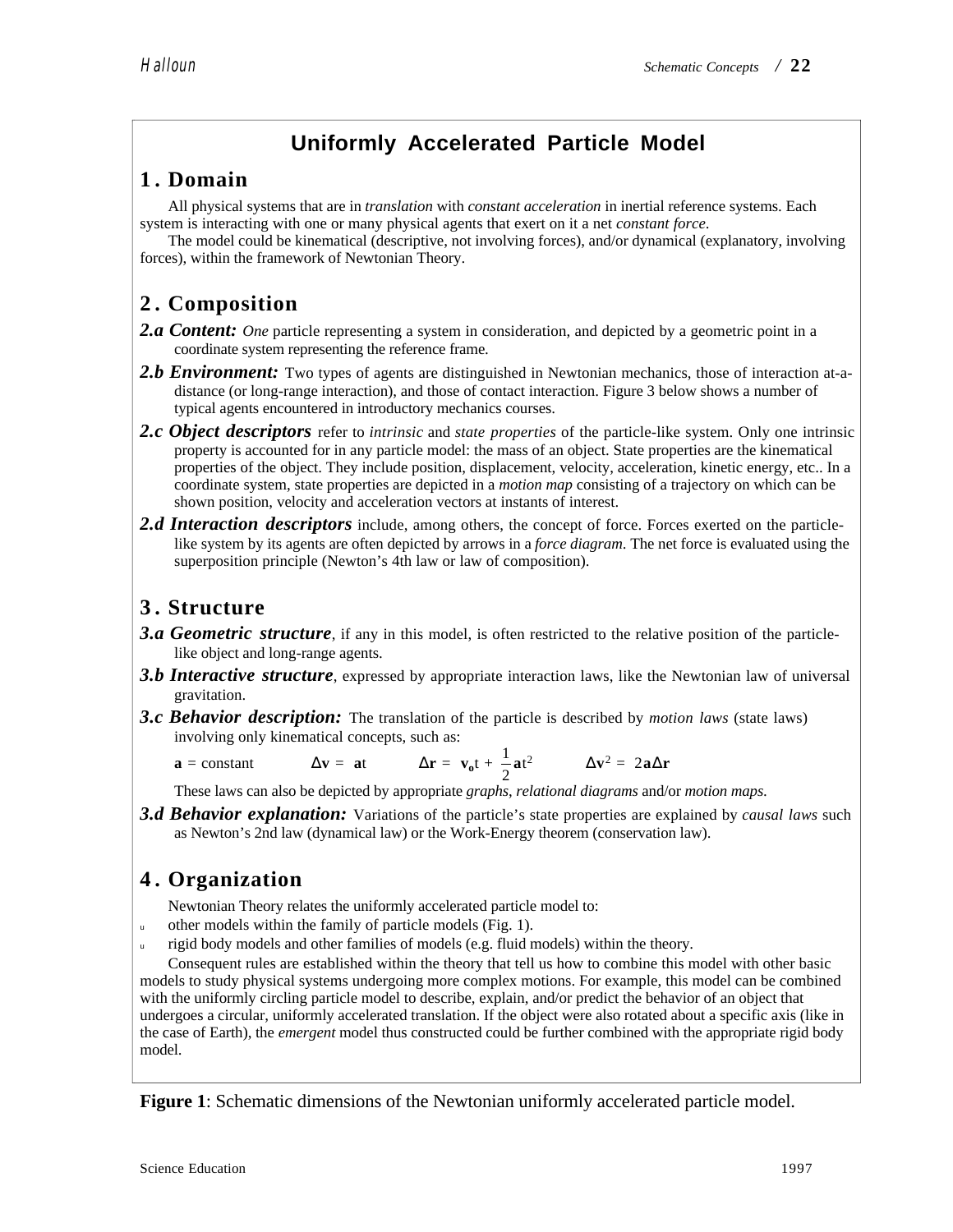## **Basic Particle Models**

Particle models refer to physical objects the internal structure of which can be ignored when they are in *translation* without rotation or precession, in a specific reference system. The content of each *basic* particle model consists of a single, dimensionless object: a particle. Basic particle models include:

## *Free Particle*

This model refers to physical objects subject to zero net force ( $\Sigma \mathbf{F}_i = 0$ ) in linear translation with constant velocity or at rest.

## *Uniformly Accelerated Particle*

This model refers to physical objects subject to a net constant force ( $\Sigma \mathbf{F}_i$  = constant), hence moving with constant acceleration in a linear or parabolic path.

## *Harmonically Oscillating Particle*

This model (often called simple harmonic oscillator) refers to physical objects subject to a net force that is proportional to their displacement from a center of force ( $\Sigma$ **F**<sub>i</sub>  $\propto \Delta$ **r**), hence undergoing simple harmonic motion.

## *Uniformly Circling Particle*

This model refers to physical objects subject to a net centripetal force ( $\sum_{radial}$ **F**<sub>i</sub>  $\propto 1/r^2$ ) of constant magnitude, hence undergoing a uniform circular motion.

## **Basic Rigid Body Models\***

Rigid body models refer to physical objects the internal structure of which cannot be ignored when they are in *translation* and/or *rotation* and/or *precession*. The content of each *basic* rigid body model consists of one solid of a regular geometric shape rotating (precession ignored) about a specific axis (that may be fixed or in translation, and that can be modeled like a particle). Basic rigid body models include:

## *Freely Rotating Rigid Body*

This model refers to physical objects subject to zero net torque about a specific axis  $(\sum \tau_i = 0)$ , hence rotating with constant angular velocity about this axis or at rest.

## *Uniformly Accelerated Rotating Rigid Body*

This model refers to physical objects subject to a net constant torque about a specific axis ( $\Sigma \tau$ <sub>i</sub> = constant), hence rotating with constant angular acceleration about this axis.

**Figure 2**: Two families of basic models in Newtonian theory (Halloun, 1996b).

\* Euler's laws (which are sometimes wrongly referred to as "Newton's laws of rotation") govern the rotation of rigid body models. Euler's laws follow the Newtonian philosophy. In this respect, the family of rigid body models is here considered part of the "Newtonian" theory. One, though, could still refer to "Newtonian Theory" in the narrower sense, and restrict it to particle models.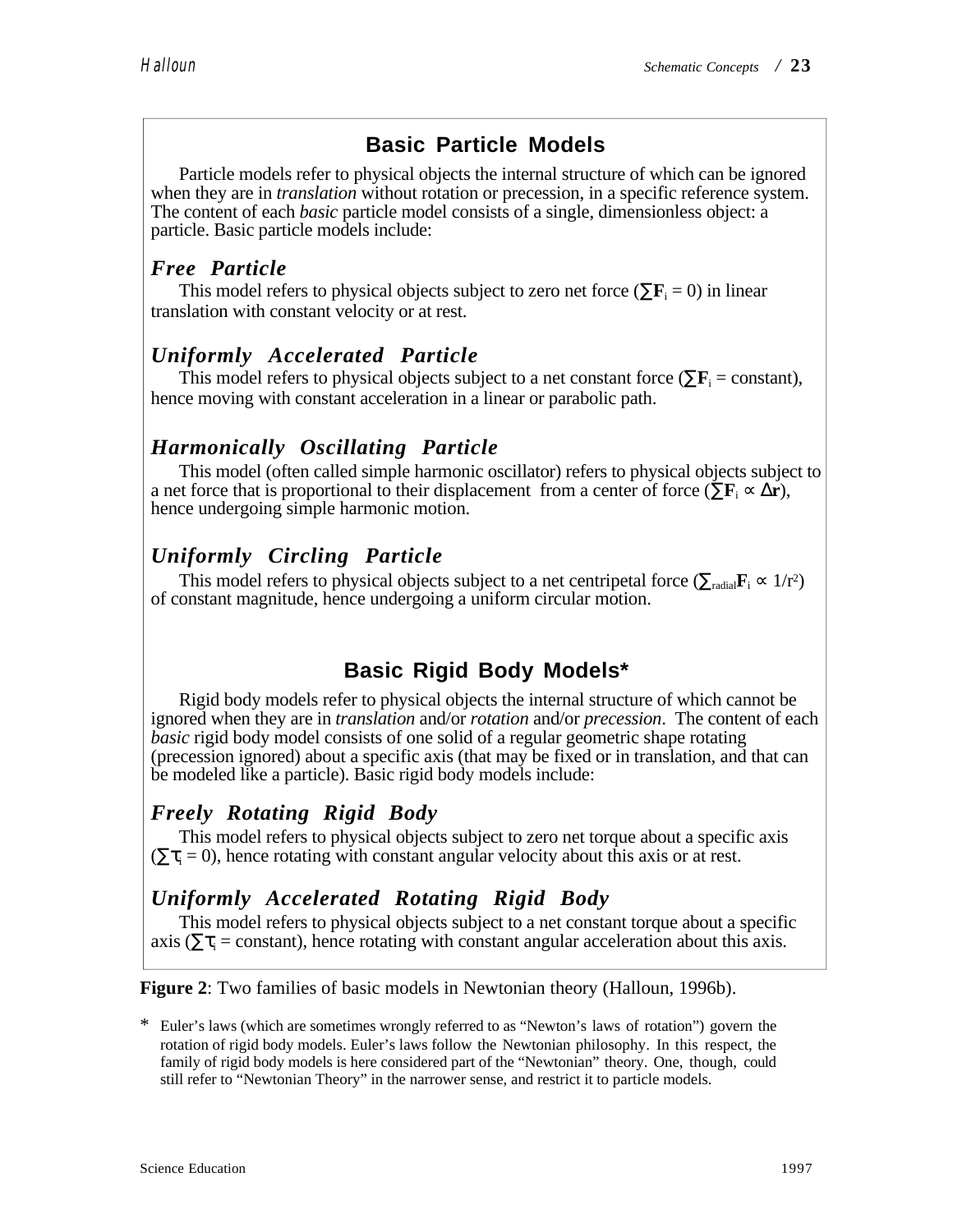|                                | Agent                          |                                                                    | Force                                                                         | <b>Force Diagram</b>               |                                    |
|--------------------------------|--------------------------------|--------------------------------------------------------------------|-------------------------------------------------------------------------------|------------------------------------|------------------------------------|
|                                | Name                           | Examples                                                           | <b>Name</b>                                                                   | Rest                               | Motion                             |
| <b>Long-range Interactions</b> |                                |                                                                    |                                                                               |                                    |                                    |
| Earth                          | Any physical<br>object         | Earth, Moon,<br>Sun, other<br>planets                              | Gravitational<br>force or<br>Weight<br>W                                      | W                                  | W                                  |
|                                | Electric charge<br>carriers    | Electrons,<br>protons, ions, force $\mathbf{F_E}$<br>macro-objects | Electrostatic                                                                 | $\mathbf{f}_{\mathrm{E}}$          |                                    |
| <b>Contact Interactions</b>    |                                |                                                                    |                                                                               |                                    |                                    |
|                                | Direct mover                   | Human hand,<br>one car<br>directly<br>pushing<br>another car       | Traction:<br>Push, pull<br>${\bf P}$                                          | P                                  |                                    |
|                                | Horizontal<br>Solid<br>Support | Table, ground,<br>road, shelf,<br>board, human<br>hand             | Support<br>force S.<br>Components:<br>Normal N &<br>friction f                | $\mathbf{N}$                       | S                                  |
|                                | Inclined<br>Solid<br>Support   | Table, ground,<br>road, shelf,<br>board, human<br>hand             | Support<br>force S.<br>Components:<br>Normal N &<br>friction f                | S<br>N                             |                                    |
|                                | Fluid                          | Air, water,<br>other gas /<br>liquids                              | <b>Fluid force</b><br>F.<br>Components:<br>Buoyancy $B$<br>$\&$ drag <b>D</b> | B                                  | B<br>F                             |
| $V_{\sqrt{2}}$                 | Rigid<br>Suspender             | Rigid rope,<br>string, rod,<br>bar, or chain,<br>human arm         | Tension T                                                                     | Т                                  | T                                  |
| Nooc                           | Elastic<br>Suspender           | Spring,<br>Elastic rope,<br>string, rod,<br>bar, or chain          | Restoring<br>force $T$                                                        | Т<br>Extension<br>T<br>Compression | т<br>Extension<br>T<br>Compression |

**Figure 3:** Sample force catalog for Newtonian particle models (Halloun, 1996b).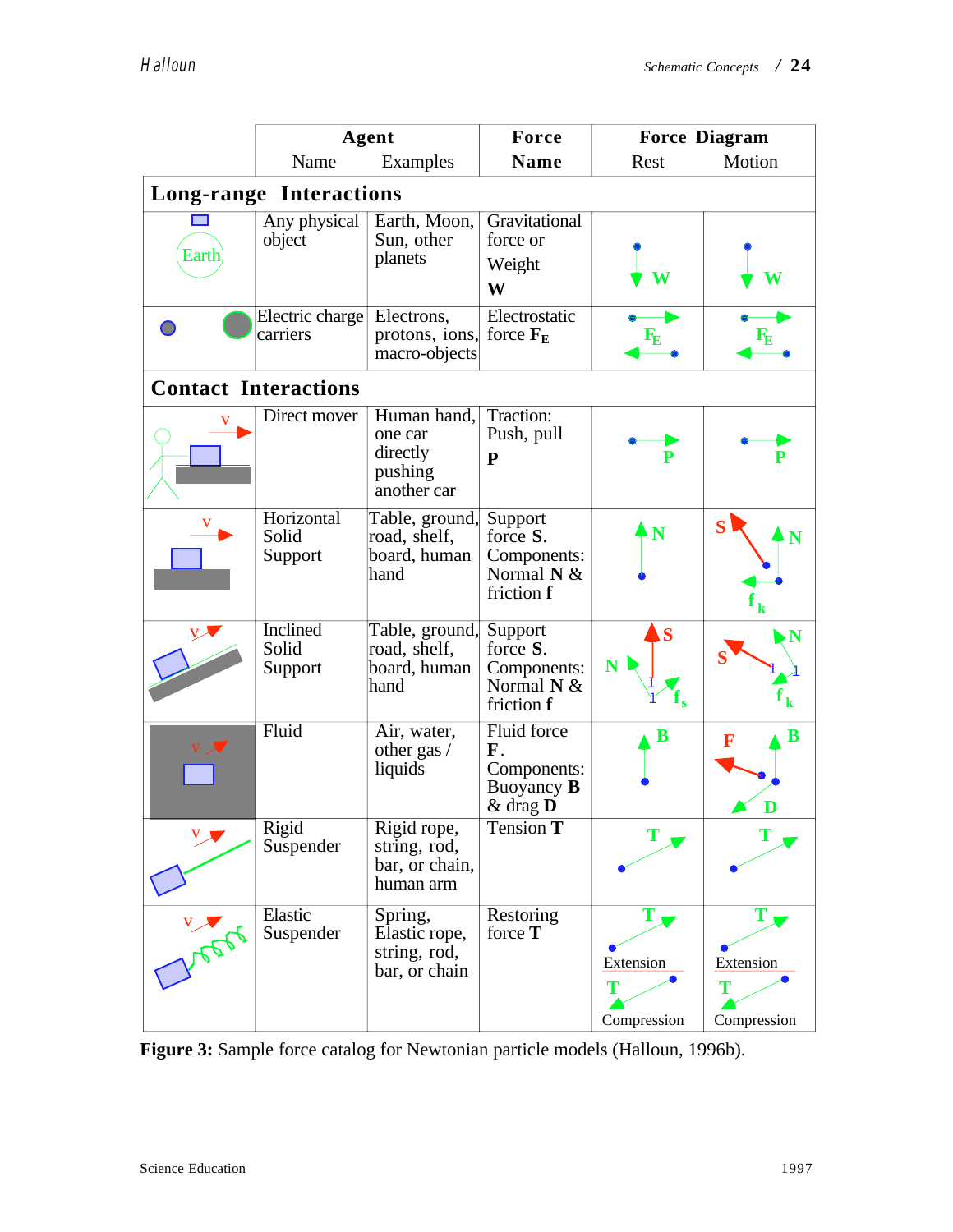# **Force Domain**

- <sup>u</sup> The *domain* of the concept of force consists of all couples of interacting physical objects. In Newtonian models, the couple's element that is being studied is referred to as the *object*, the other as the *agent*.
- <sup>u</sup> An object can *not* interact with itself. Every force must have an external agent. Unless a distinct agent exists that interacts in a specific way with a given object, the concept of force cannot be used.
- u The concept of force is *explanatory*. It is a concept of dynamics and not kinematics; it explains the *change* in the momentum (or velocity) of an object.
- <sup>u</sup> The existence of an interaction, and hence the need for the concept of force, can be recognized from the *kinematical state* of an object: a free particle needs not to interact with any agent to maintain its constant momentum (or velocity); however any *change* in its momentum requires an interaction with one or many agents.
- <sup>u</sup> A single force represents *one side* of the interaction, the action of an agent on an object, or that of the latter on the former.
- $\mu$  Forces come in pairs: the two opposite forces exchanged by an object and an agent are *simultaneous,* and both are involved in any interaction.
- <sup>u</sup> *No intermediary* between an object and an agent is needed for them to interact (this is true at the macroscopic level but not necessarily at the microscopic level).

**Figure 4:** Some correspondence rules for the Newtonian concept of force.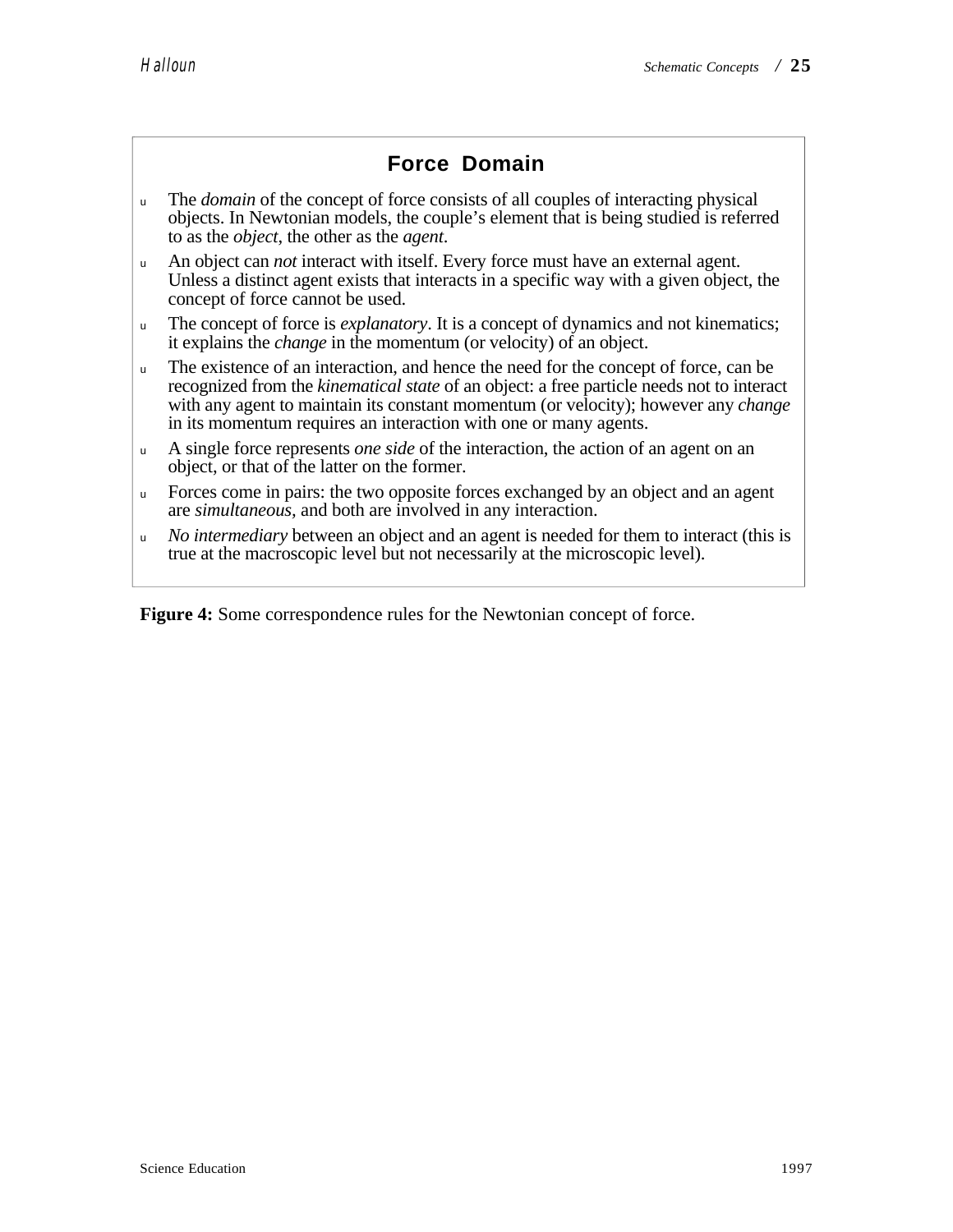# **Force Quantification**

### **Quantification laws**

- <sup>u</sup> Force is a *vectorial* concept (as opposed to *scalar,* like the concepts of mass or temperature), and hence its measurement requires the specification of a direction (Figure 3), a magnitude and a unit which is the Newton (N) in SI.
- <sup>u</sup> Force is an *extensive* concept (as opposed to *intensive*, like temperature), i.e., a single force of magnitude zero indicates no net interaction.
- <sup>u</sup> Force is an *additive* concept (as opposed to *non-additive*, like temperature); two or more forces can be added vectorially following the superposition principle.
- <sup>u</sup> Force is a *proportional* concept (as opposed to *ordinal,* like temperature); two forces can be compared by a ratio.
- u A force is indirectly measured physically; there are no direct means (or physical probes) for comparing a given force to a standard force in the same way, say, the length of an object is physically measured by comparing it to the graduation of a ruler. A force is always measured through its effect on a given object, like stretching or compressing a spring.

Thus, there are some *assumptions* underlying the *measurement* of a force. For example, changing the strength of an interaction between an object and an agent is assumed to induce a proportional change in a given state property of the object. Two forces are then axiomatically said to have equal magnitudes if they produce the same effect on the same object (which further assumes that after each measurement, the object can be brought back exactly to the same initial conditions).

## **Quantification rules**

These rules set among others:

u How to set the dimension of a force, as given symbolically by:

$$
[\text{Force}] = \frac{[\text{Mass}] \times [\text{Length}]}{[\text{Time}]^2}
$$

- $\mu$  How to convert from the SI to the cgs or the old British unit systems, knowing that: 1 dyne =  $10^{-5}$  N (cgs) and 1 lb = 4.448 N (Brit.).
- u How to determine the characteristics of a force exerted by a given agent (Figure 3).
- u How to measure a force physically using appropriate force probes (e.g., spring scales), and establish the correspondence between "reading" an effect and the magnitude of the force that causes it.
- u How to estimate errors in an experimental setting.

**Figure 5:** Quantification laws and rules associated with the Newtonian concept of force.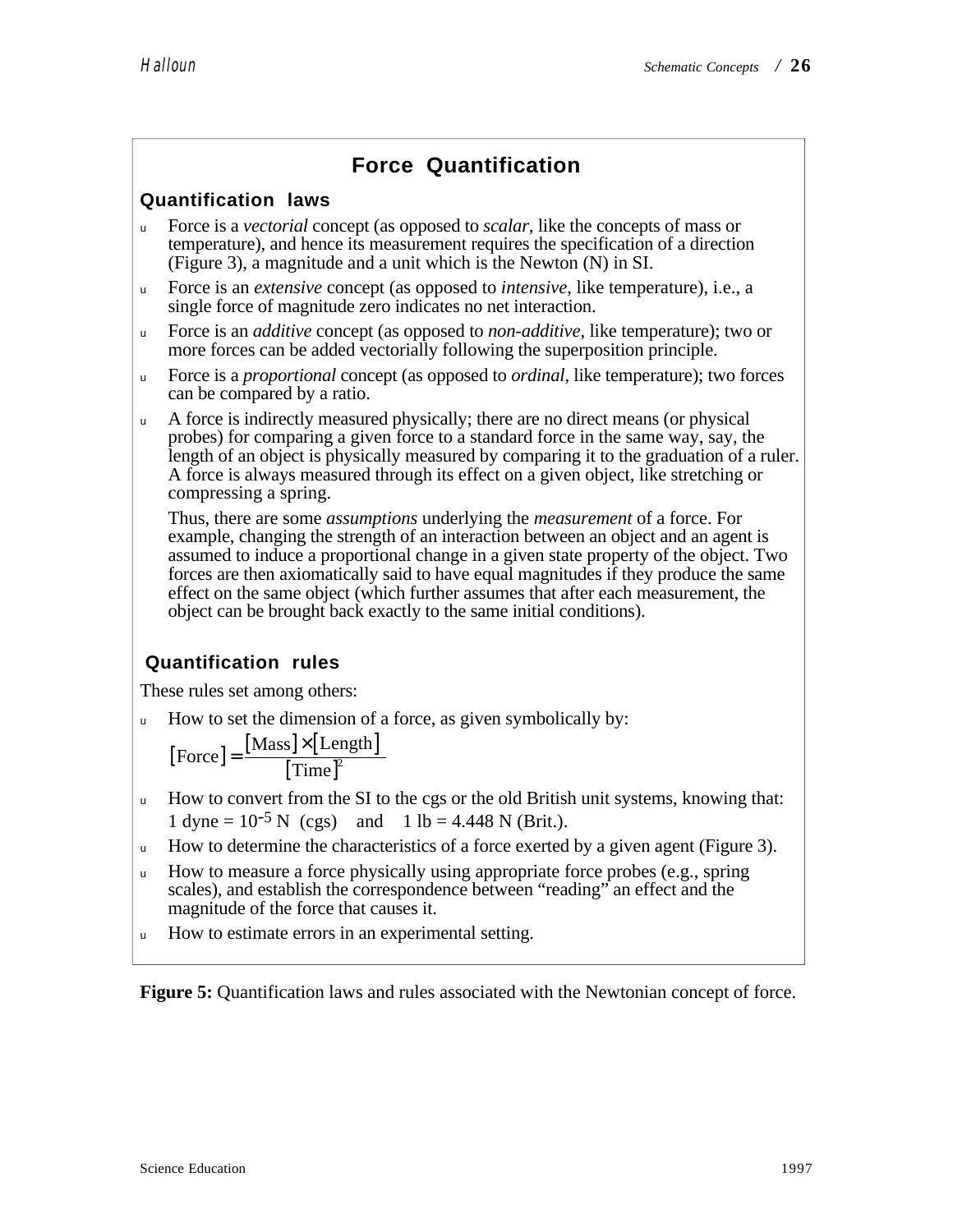## **Force Expression**

### **Means of expression**

### These include:

- <sup>u</sup> *Identification* of the concept*,* i.e., its name (force) and the name(s) of its unit(s) (Newton or dyne), all of which are particular to this concept and cannot be shared by other concepts.
- <sup>u</sup> *Symbolic labels*, i.e., specific characters that can denote the concept or its units instead of their names, and the appropriate style:

Force is a vectorial concept that can be denoted by a bold letter (e.g., **F**) or a letter with a small arrow on top (e.g., *F*).

<sup>u</sup> *Pictorial depictions,* i.e., geometric figures that can depict the concept:

A force is depicted by a vector, a labeled arrow, in an appropriate coordinate system (Figure 3). Specific assumptions underlie the point of application of this vector, depending on whether or not the object is particle-like.

<sup>u</sup> *Mathematical representations,* including equations, graphs, and geometric diagrams representing the concept and its relation to other concepts.

## **Semantics**

These specify, among others:

u What each form of expression denotes, especially that each form can denote specific features of a concept but never all its features:

A normal letter labels the magnitude of a force, whereas a bold letter labels its direction as well.

<sup>u</sup> How to *interpret* each form of expression and establish the appropriate correspondence to the real world:

The magnitude and direction of interaction between a physical object and agent can be determined appropriately from the corresponding force vector.

The equality in " $\mathbf{F} = \mathbf{ma}$ " relates a force **F** exerted by an *agent* to its effect **a** on an *object* of mass m, and expresses a different relationship from the one expressed, say, in " $a = dv/dt$ " for "defining" the acceleration of an object in terms of its own velocity.

 $\mu$  How different forms of expression relate to, and complement, each other in specific respects:

A force vector can only depict a force at a given instant. Changes in its direction and magnitude may be better represented by appropriate diagrams such as field lines, graphs and/or equations.

**Figure 6:** Means of expression and semantics of the Newtonian concept of force.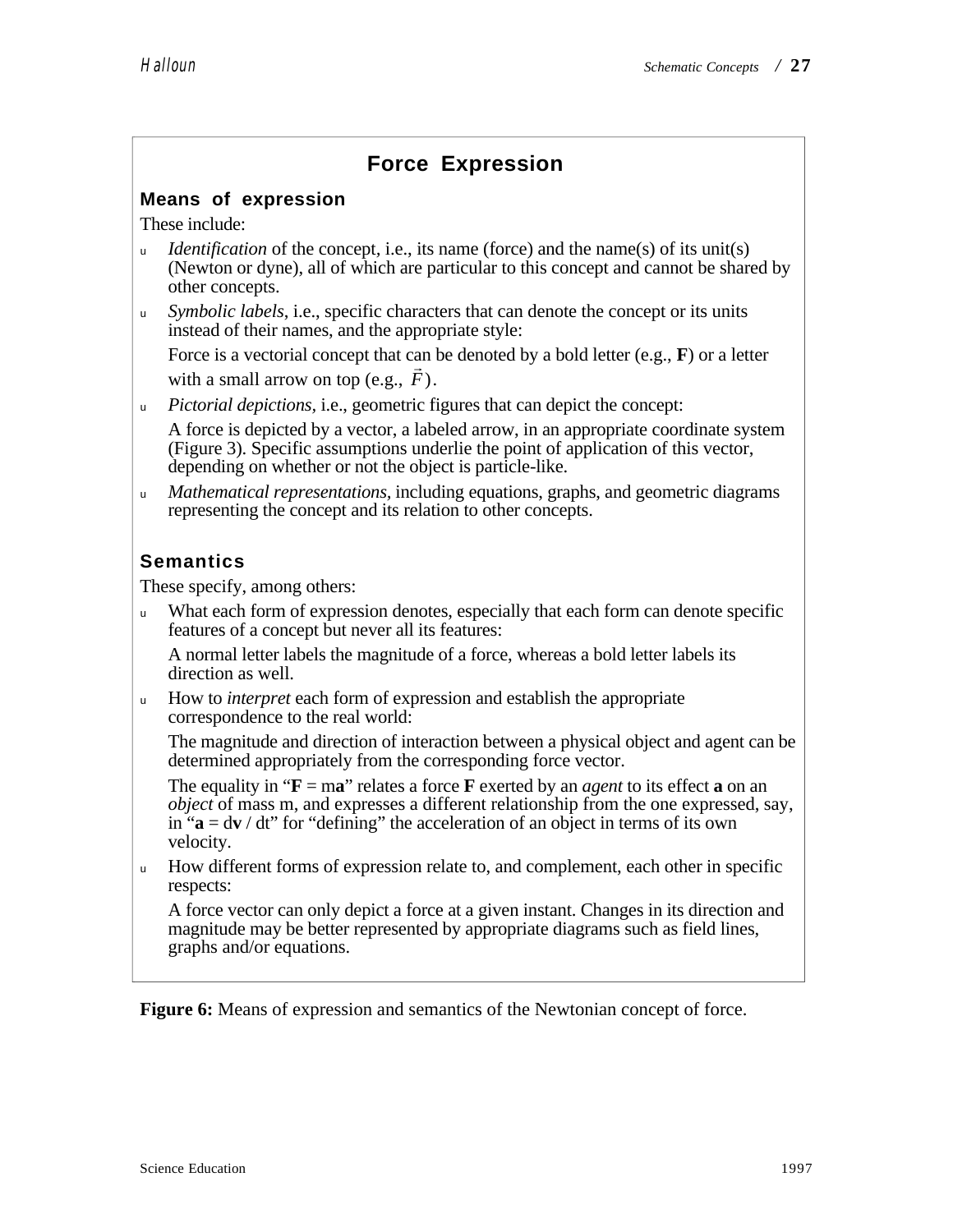# **Force Employment**

### **What to do when studying particle interaction?**

- <sup>u</sup> Set convenient *system boundaries* in a conveniently chosen inertial reference system, so that every system can be represented by a *particle model.*
- $\mu$  Depict the reference system by a convenient coordinate system, and the particle by a point in this system.
- <sup>u</sup> Identify agents, remembering that, except for the Earth and electrically charged particles, no physical entity can be an agent unless it is in contact with a given object.
- u Identify the force exerted by each agent on a given object.
- $\mu$  Depict every force by an appropriate vector in a force diagram, with the tails of all force vectors coinciding at the point depicting the particle.
- u Resolve a force vector into appropriate components.
- u Compose many force vectors following the superposition principle.
- <sup>u</sup> Match various mathematical representations of a force, and conduct appropriate operations with those representations.
- <sup>u</sup> Match the resultant force on an object with the acceleration of the object.
- u Choose between Newton's laws and the work-energy principle to relate the resultant force to its effect on a given object.

**Figure 7:** Guidelines for employing the Newtonian concept of force in basic particle models.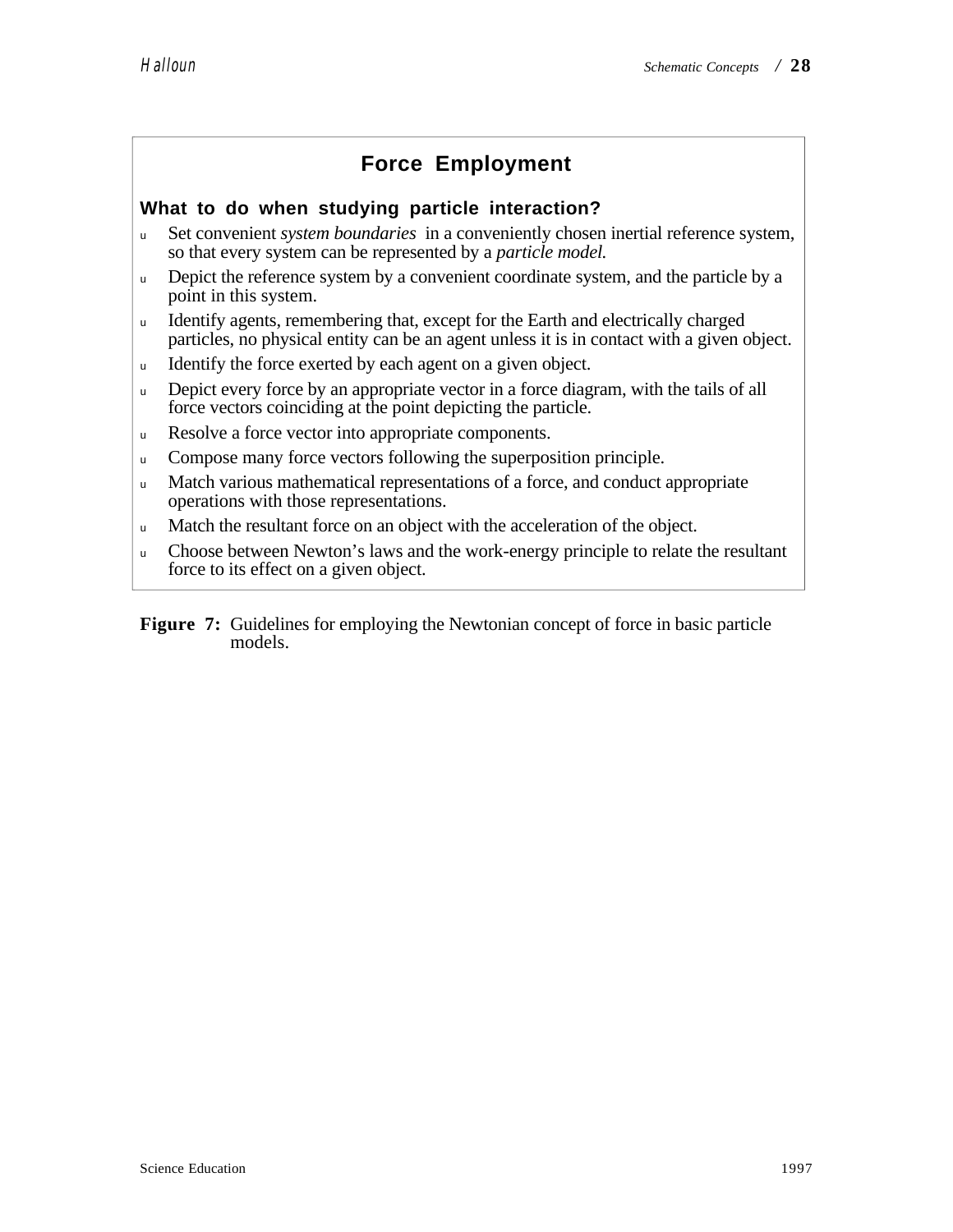

**Figure 8:** Toward commensurability between student and scientist constructs.